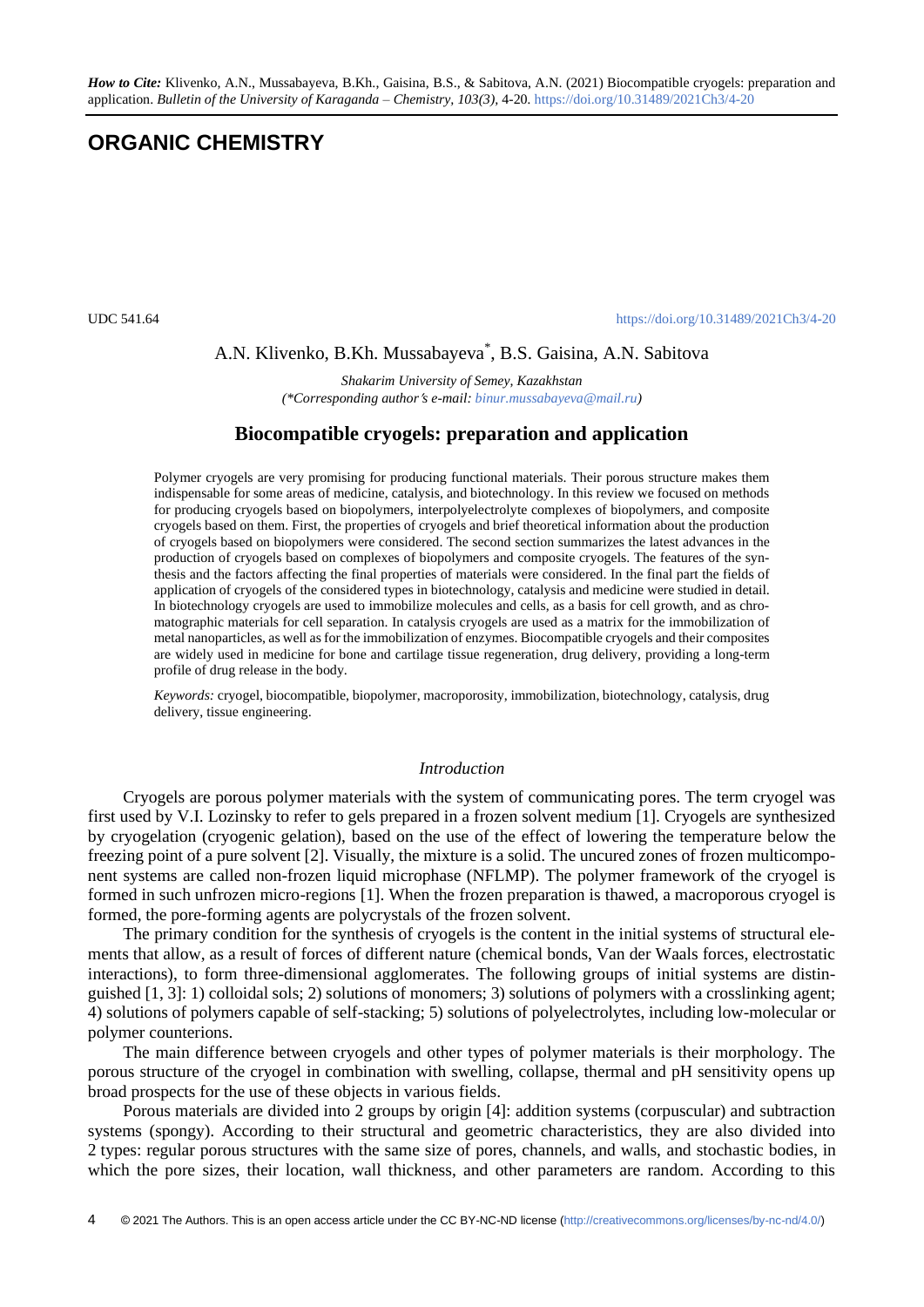classification, cryogels belong to stochastic subtraction systems, in which pores of random sizes are cavities, channels, or slits in a continuous matrix.

The review presents the data from the sources of recent 15 years on the preparation of cryogels based on biopolymers, mainly polysaccharides, and their application in different fields. During the making of this review article we focused on cryogels, which are prepared on the basis of complexes of polymers and biopolymers. We paid special attention to cryogels prepared on the basis of only natural polymers. Together, the review summarizes the methods for producing composite cryogels. In the subsequent sections of review the methods of applications of these cryogels are highlighted, especially in the field of biotechnology, catalysis and medicine.

## *Biopolymers based cryogels*

Biopolymers usually contain a significant number of charged functional groups. This increases their bioavailability, biodegradability, and ensures their involvement in chemical processes occurring in a living organism. Thus, biopolymers are often polyelectrolytes. If a polyelectrolyte solution is used as the initial system, the formation of cryogels occurs as a result of the formation of sufficiently stable ion bridges between the polyelectrolyte units [1, 3].

An example of the formation of cross-linked systems by such a mechanism are gels based on gellan and guar gum [5]. However, the implementation of this mechanism for the production of cryogels is a difficult task. Since the rate of gelation is very high, when the critical concentration of gelation is reached, gelation in such systems usually occurs earlier than the freezing of initial monomer mixture. This leads to the fact that there is no cryoconcentration effect in the system and the resulting gels cannot be attributed to cryogels [1]. In [6] cryogels based on chitosan and calcium alginate were obtained by freezing the initial solution at  $-20^{\circ}$ C, followed by immersion of the frozen mixtures in alcohol solutions containing components that initiate the gelation process. In the case of chitosan it is NaOH, in the case of alginate it is  $Ca^{2+}$  ions. The researchers [7] obtained an alginate-based cryogel by sublimation of the initial mixture containing sodium alginate and gelatin, and then they kept the sublimate in a solution containing  $Ca^{2+}$  ions for 3 days. The obtained cryogels [6, 7] were used for cell growth.

Cryogels of cationic polyelectrolyte chitosan were prepared by crosslinking at subzero temperature. Glutaraldehyde (HA) [8], diglycidyl ethers of glycols [9] were used as crosslinking agents; the authors [10] used non-toxic biodegradable crosslinking agents-oxidized dextran and 1,1,3,3-tetramethoxypropane.

A new cryogel was prepared by cryopolymerization of salecan and acryloyloxyethyltrimethylammonium chloride using triallyl cyanurate (TAC) as a crosslinking agent [11]. The structure of cryogels was confirmed by IR spectroscopy and X-ray analysis. Adding more hydrophilic salecan inside of cryogels has significantly increased the water absorption. In vitro cytotoxicity analysis the non-cytotoxic nature of cryogels has been confirmed. They were biocompatible and maintained the adhesion, proliferation, and viability of L929 and 3 T3-L1 cells, as shown by cell proliferation and live/dead cell analysis. Overall, this work opens the door to the design and development of a mechanically robust salecan-based cryogel for cell adhesion and proliferation, as well as further applications in soft tissue engineering.

For the preparation of new biocompatible macroporous cryogels based on dextran and hyaluronan derivatives, the electron-beam reaction of free-radical crosslinking was used [12]. This approach ensures the production of high-purity materials with high porosity without the use of additional crosslinkers or initiators. It was found that the applied radiation dose and chemical composition strongly affect the properties of the resulting cryogel materials. Preliminary cytotoxicity tests illustrate the excellent in vitro cytocompatibility of the obtained cryogels, which makes them attractive as matrices for tissue regeneration procedures.

The use of non-toxic crosslinking agents in the production of biocompatible cryogels is also important. In [13] a single-stage method for producing chitosan or gelatin cryogels is proposed. For this purpose, nontoxic and biodegradable crosslinking agents such as oxidized dextran and 1,1,3,3-tetramethoxypropane are used. The chitosan cryogels prepared in this way had a degree of degradation ~2 times higher than the cryogels prepared by the two-stage method, i.e., reduced with borohydride. In addition, these cryogels showed significantly higher viability (~80 %) of fibroblast cells in vitro compared to cryogels crosslinked with glutaraldehyde (~40 %). Thus, cryogels prepared without the use of harmful crosslinking agents can be used as biocompatible and biodegradable scaffolds for cell culture and other biomedical applications.

A natural derivative of dialdehyde carboxymethylcellulose (DCMC) was used as a crosslinking agent for the production of spongy collagen cryogels by freezing-thawing [14]. Studies have shown that the crosslinking reaction and cryogenic treatment do not destroy the triple helix of collagen, but increase the thermal stability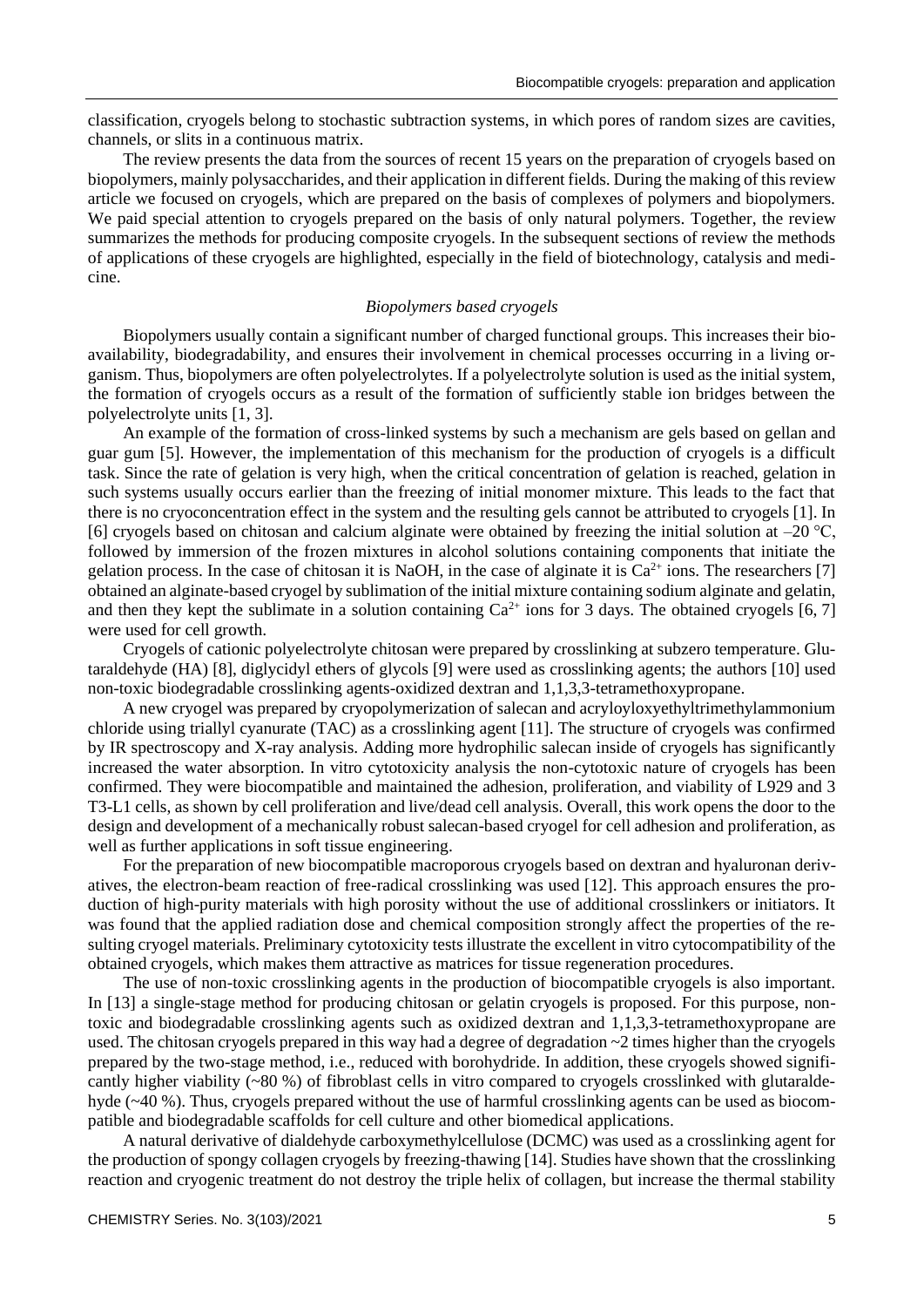of collagen; cryogels have a heterophase structure with interconnected macropores, and swell quickly. The swelling coefficient depends on the content of DCMC and on the medium pH. Tests for compatibility with blood in vitro showed that the introduction of DCMC does not cause a decrease in hemolysis and blood clotting compared to pure collagen. Thus, the resulting cryogels have great potential in tissue engineering and other biomedical applications.

Macroporous cryogels of hyaluronic acid (HA) with a tunable porous structure, viscoelasticity, and high mechanical strength were synthesized from methacrylated HA in aqueous solutions at a temperature of –18 °C by a free radical mechanism [15]. Poly(N,N-dimethylacrylamide) (PDMAA) was used as a filler. The porosity and average pore diameter decrease with increasing PDMAA content in cryogels due to a decrease in the amount of ice template during cryogeling. In addition, there is a reversible gel-sol transition due to the outflow and inflow of water through the pores. This flow-dependent viscoelasticity is of great interest, since it protects the cryogel network from damage during deformations, and therefore acts as a self-defense mechanism.

The review [16] considered the formation of various physically cross-linked cryogels from polysaccharides, such as hyaluronan, carboxymethylated cottage cheese, carboxymethylated cellulose, xanthan, β-glucan, locust bean gum, starch, maltodextrins, and agarose. Cryogels have tunable structural, mechanical, and biological properties, and therefore can have numerous applications.

#### *Complex and composite cryogels of biopolymers*

The synthesis of complex, composite, hybrid cryogels allows researchers to solve issues related to the improving the mechanical characteristics of materials, chemical properties of substances, as well as to give cryogels the ability to respond to changes in external conditions such as temperature, pH, and ionic strength. Therefore, cryogels based on pure polymers have a much smaller scope of application, and therefore are much less often used.

In [17] the features of the formation of cryogels of interpolyelectrolyte complexes (IPEC) based on chitosan and sodium alginate were studied. Complexation occurs by the mechanism of electrostatic interaction between oppositely charged carboxyl groups of pyranose cycles of L-guluronic acid of neighboring alginate polymer chains and chitosan amino groups, as well as due to numerous hydrogen bonds. It is shown that the conformational state of the lyophilizing component, which is in excess in the system, has a decisive influence on the mechanism of IPEC formation. It was found that changes in the degree of binding of chitosan and alginate significantly affect the formation of the inner surface of cryogels based on them. It is shown that the most developed mesoporous structure is obtained when a denser gel is formed in the system.

Cryogels based on pectin and chitosan were prepared by cryotropic gelation. A 1 % solution of pectin was layered on a frozen solution of chitosan and CaCl<sub>2</sub>, the mass ratio of pectin and chitosan was 3:1. The cryogel was formed for 4-6 hours at a temperature of 15-22  $\degree$ C with slow thawing of the chitosan and CaCl<sub>2</sub> solution. According to SEM data, cryogels have a macroporous leaf-like structure [18]. It was found that cryogels based on *Heracleum* pectin are more resistant to degradation *in vitro* compared to cryogels from apple pectin. The inclusion of chitosans with a high degree of deacetylation in the composition of cryogels increases the time of their degradation [19].

pH-Sensitive cryogels based on two biodegradable polyelectrolytes (chitosan and 2-hydroxyethylcellulose (HEC)) were prepared by cryogenic treatment of semi-diluted aqueous solutions and UV-induced crosslinking in the frozen state.  $H_2O_2$  and N,N'-methylene bisacrylamide, were used as the photoinitiator and crosslinking agent respectively. The resulting cryogels were opalescent spongy materials that rapidly release/absorb water due to their open porous structure [20].

New porous films based on xanthan and polyvinyl alcohol (PVA) were obtained by a universal and nondestructive freezing/thawing method. The stability of the films depends on the crystal zones created by the PVA during the freeze/thaw treatment. Cryogels with increased mechanical strength were synthesized by increasing the number of freeze/thaw cycles from three to seven, and pore stability was improved by applying grape pomace. The resulting film showed excellent antioxidant and antimicrobial activity, which indicates the possibility of using these systems in food packaging [21].

A new cryogels consisting of various compositions of chitosan and hyaluronic acid (0, 10, 20, 30 and 50 wt. % hyaluronic acid) were prepared. Morphological studies have shown that the porosity of cryogels is 90–95 %. It is noted that the mechanical properties of the cryogels are better than those of pure chitosan cryogels. The new cryogels do not have a significant cytotoxic effect and can be used in tissue engineering [22].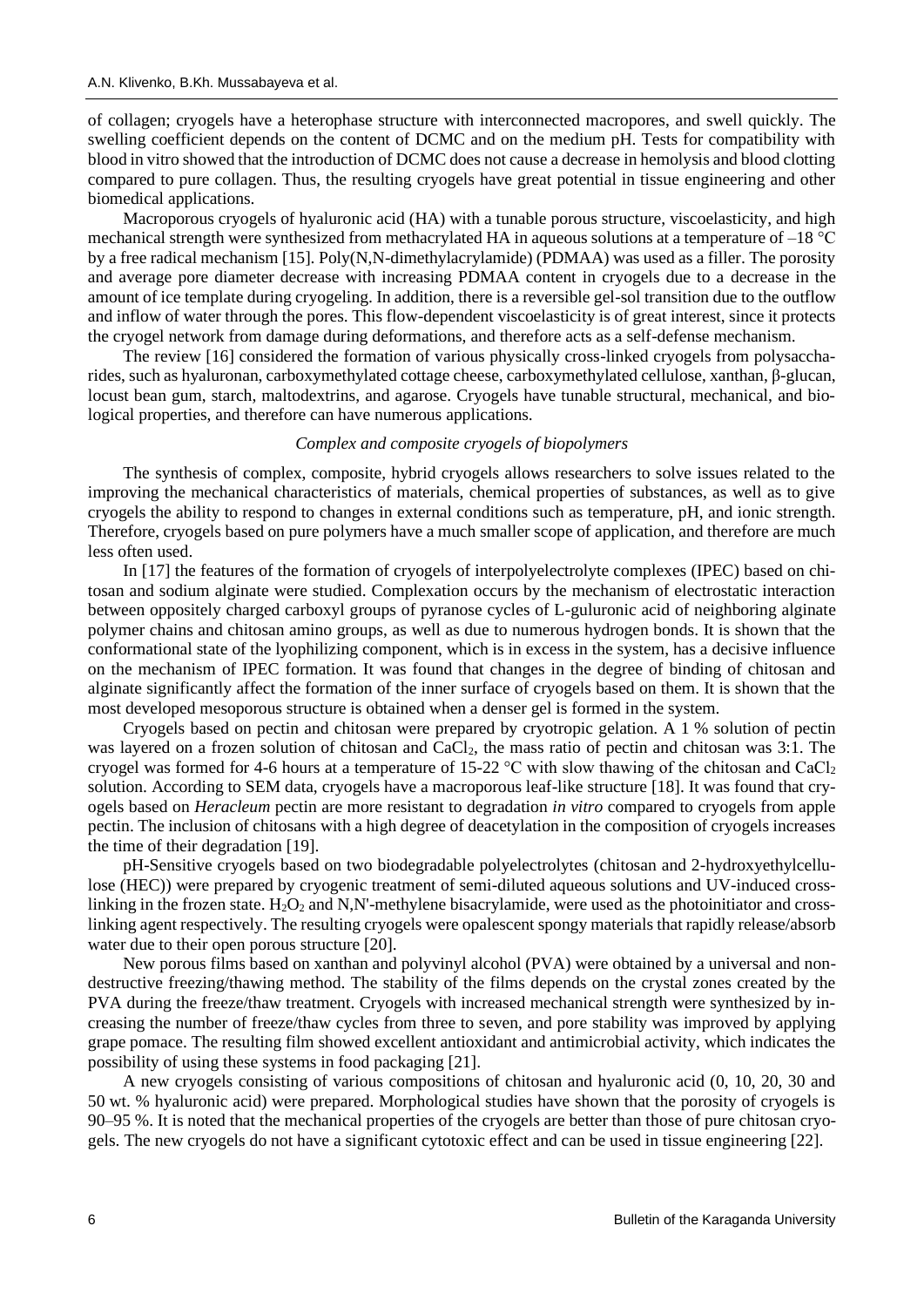#### *Applications of biocompatible cryogels*

The physical and chemical properties of cryogels, such as macroporosity, elasticity, water permeability, and ease of chemical modification, are of great practical interest in various fields, such as biotechnology, catalysis, regenerative medicine, bioremediation, and water purification.

#### *Application in biotechnology*

The use of cryogels in biotechnology as chromatographic materials, templates for the immobilization of molecules and cells and the basis for cell growth is associated with high biocompatibility, non-toxicity, and excellent mechanical characteristics [23].

The separation of protein mixtures on cryogels was carried out in [24–26]. It should be noted that cryogels have a relatively low sorption capacity relative to proteins (less than 100 mg/g), which limits their wide use in protein separation processes compared to classical chromatographic methods [26].

Cryogels are used for the production of chromatographic columns, for this purpose, the starting materials must have the following properties [27]:

– high porosity;

– high capacity for the retained substance;

– low cost of manufacture and ease of filling the column.

Cell separation on chromatographic columns is a common application of cryogels [28]. When cells come into contact with the column material, multiple interactions of different nature occur, as a result of which the cells can become so firmly fixed in the column volume that their removal is impossible [23]. The use of macroporous cryogels as the column material reduces the multiplicity of bonds formed between the material and the cell. This is achieved by selecting a cryogel material that has a small supply of functional groups that bind cells. Reducing the activity of cell binding by functional groups of cryogel can be achieved by changing the external parameters or by preliminary functionalization of the cell surface [26]. The advantage of cryogel chromatographic columns in comparison with classical ones is their elasticity. This property allows the removal of bound cells by mechanical action on the column (Fig. 1) [29, 30].



Figure 1. Mechanism of removal of bound cells from the cryogel column under mechanical action [30]

Mechanical actions break the bonds between the cryogel and the substrate and allow removing most of the bound particles.

Cell immobilization in PVA-based cryogels is widely used for cleaning environmental objects from pollutants in analytical practice [26]. When immobilizing cells in cryogels, they do not use direct cell culture on the cryogel, but add spores of microorganisms to the initial mixture. After immobilization of the spores in the resulting cryogel, cell growth is initiated [31].

The authors [32] showed that immobilized cells don't lose the ability to secrete various hydrolytic enzymes — amylases, proteases, and lipases. Cryogel-immobilized cells are used in the waste water treatment processes of the food industry. Fats and oils inhibit the metabolism of the active biomass used to treat such wastewater by forming a hydrophobic film on its surface. Preliminary treatment of wastewater using the proposed biocatalysts reduces the level of oxygen consumption required for oxidation by 2.7–3 times and increases the efficiency of wastewater treatment.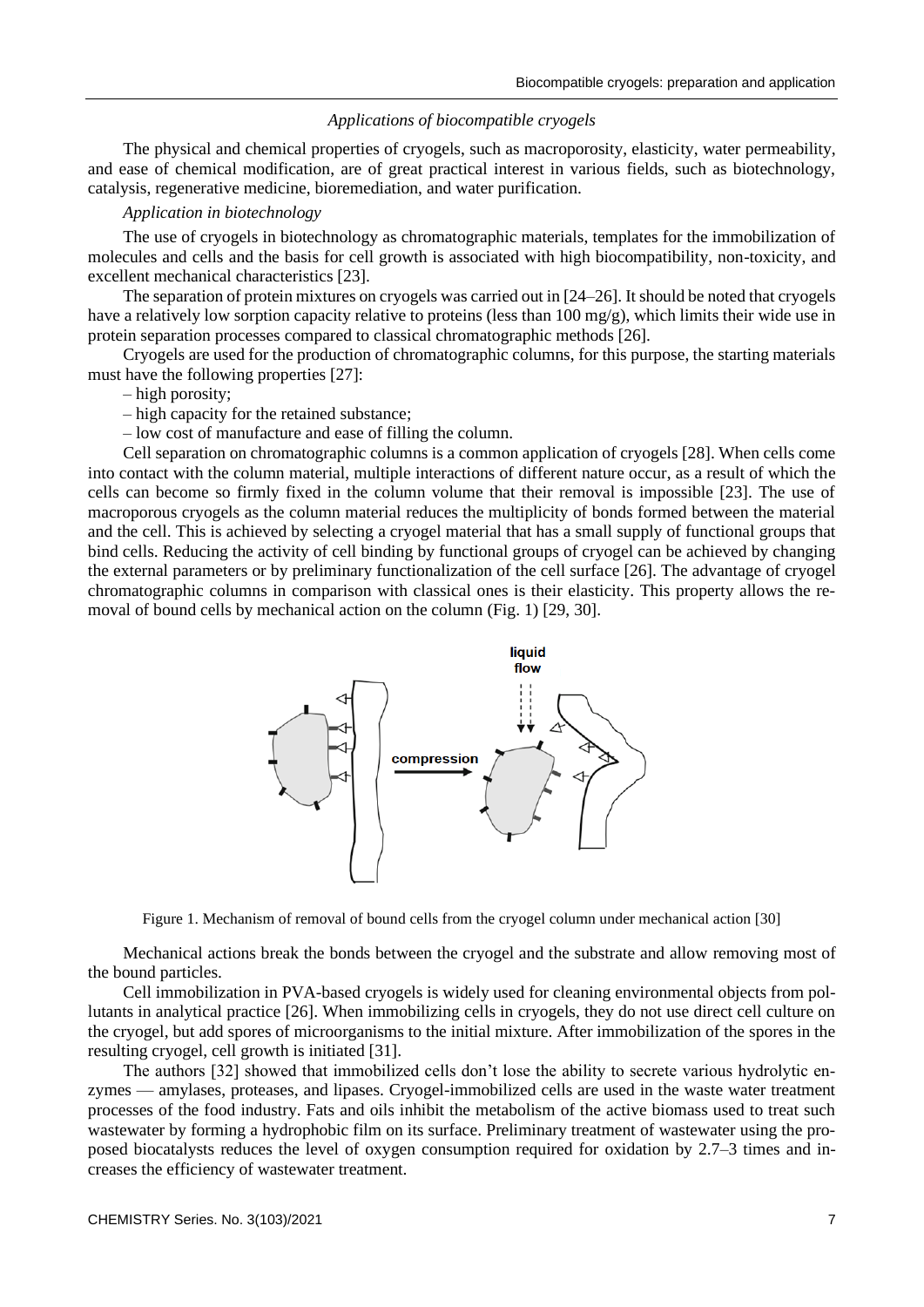#### *Application in catalysis*

Catalysis is one of the most promising applications of cryogels. This fact is due to the large surface area per unit volume of the cryogel material. The elasticity, the possibility of varying the pore size, the ease of functionalization-all this opens up wide prospects for the use of cryogel materials in catalysis. One of the most promising developments related to the use of cryogels in catalysis is the so-called flow-through catalytic reactor (Fig. 2) [33, 34]. A special feature of this development is that the reaction mixture is pumped through the volume of the cryogel, while the reaction occurs on the surface of the cryogel pores, which are saturated with catalytically active groups (nanoparticles, enzyme molecules, etc.). This approach allows to get the finished product in one stage without further cleaning it from the catalyst particles.



*1* — initial mixture; *2* — cryogel-catalyst; *3* — Schott filter; *4* — mixture of reaction products

Figure 2. Schematic structure of a flow-through catalytic reactor

In [34, 35] the results of the use of a macroporous amphoteric cryogel based on methacrylic acid (MAA) and dimethylaminoethyl methacrylate (DMAEM) crosslinked with methylene bisacrylamide (MBAA) for the immobilization of gold nanoparticles (GNP) are presented. The resulting DMAEM-MAA/GNP composite was used as a flow-type catalytic reactor for the reduction of 4-nitrophenol. The high stability of the prepared catalysts, which withstood at least 100 catalytic cycles, is shown.

Cryogels based on poly-1-vinylimidazole (p-VI) were synthesized by cryopolymerization [36]. After modification with dihaloidalkyl, the synthesized cryogels were used as templates for in situ production of cobalt and nickel metal nanoparticles (Fig. 3A). Poly(1-vinyl imidazole) (p-VI)/metal composites are also used as a catalyst for the hydrolysis of NaBH<sup>4</sup> to produce hydrogen. The cryogel matrix based on p-VI showed good operational properties even after 5 catalytic cycles, and the catalyst based on the p-VI/Co composite provided 100 % substrate conversion with a slight loss of catalytic activity. In addition, the proportion of nanoparticles in the cryogel matrix compared to hydrogel and microgel matrices was significantly higher (Fig. 3B).



Figure 3. (A) Scheme for the production of cobalt and nickel nanoparticles in a matrix of cryogels based on poly-1-vinylimidazole. (B) The dependence of amount of  $Co^0$  nanoparticles on the type of polymer matrix [36]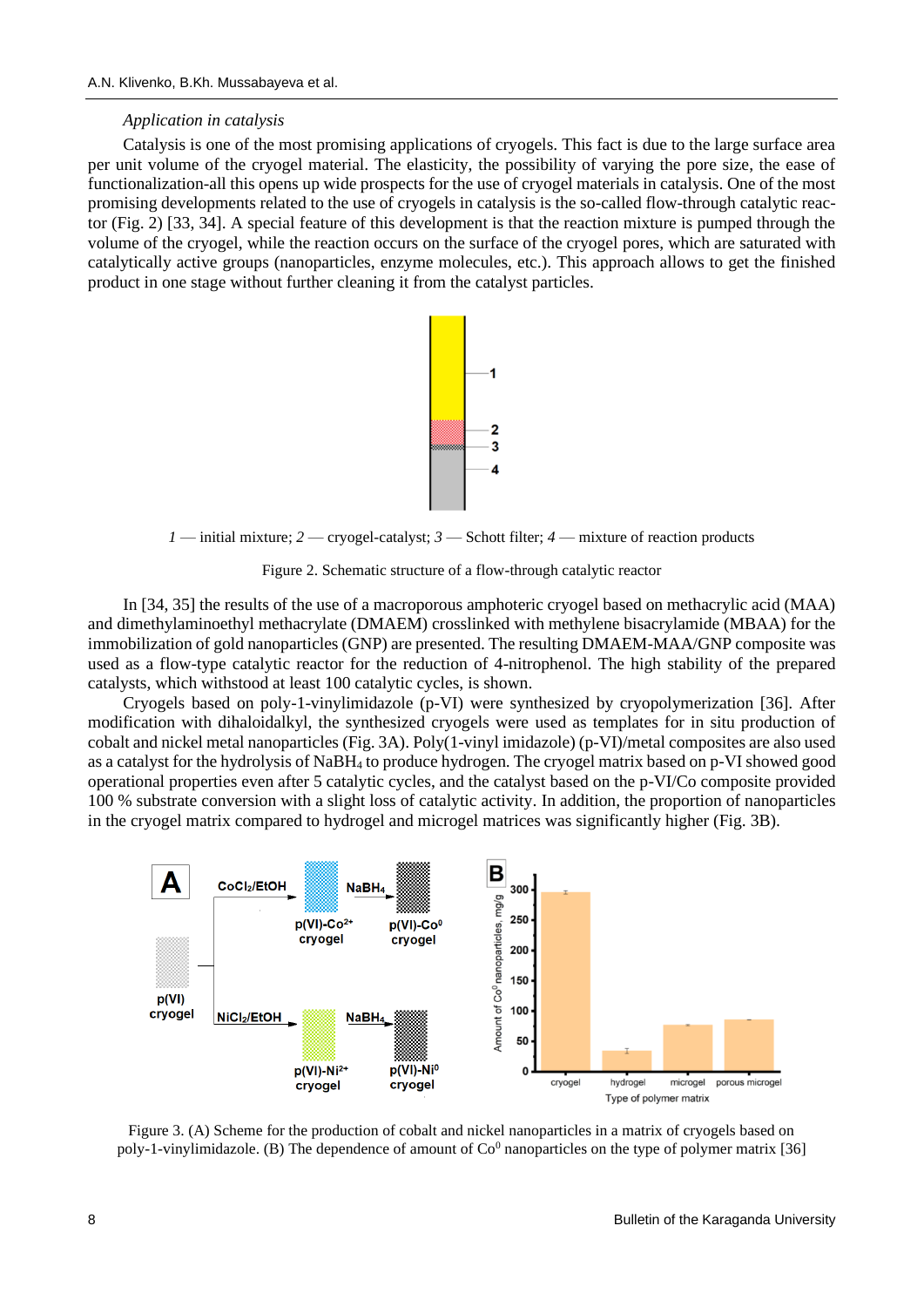A cationic cryogel based on poly(3-acrylamidoproply)trimethylammonium chloride (p-APTMACl) was used to stabilize Co and Ni nanoparticles [37].

A series of papers are devoted to the immobilization of enzymes in the cryogel matrix [35, 38–40]. Enzyme immobilization is a promising method for a variety of applications, including biotechnology, medicine, biochemistry, and environmental protection. Enzymes have a very high sensitivity to external conditions and are quickly deactivated when optimal conditions are violated, which, in turn, leads to the impossibility of their repeated usage [38, 41]. However, the immobilization of enzymes in cryogel matrix significantly expands the possibilities of their application.

The resulting composite poly(methyl methacrylate-glycidyl methacrylate (p-MMA-GMA)/amylase is used for the catalytic hydrolysis of starch to produce glucose. It was found that the rate of starch hydrolysis by amylase immobilized in the cryogel matrix is 4 times less than in the case of free amylase, but the stability of the catalyst exceeds the stability of free amylase.

The authors [38, 41] note the prospects of the developed catalysts in comparison with the available analogues, since cryogel-immobilized enzymes allow to prepare the finished product, avoiding the stage of purification and separation of the substrate and the enzyme (Figure 4).

An interesting method of amylase immobilization in a PVA-based cryogel is described in [42]. An aqueous solution of PVA and amylase was frozen and then lyophilized. It is known [1] that cryogenic treatment of aqueous PVA solutions leads to the formation of PVA cryogels. It was found [42] that such treatment of PVAamylase solutions also leads to the formation of cryogels, and the amylase is automatically integrated into the PVA cryogel matrix. The resulting cryogels were tested in the starch hydrolysis reaction. The substrate conversion rate averaged 70-90 %. Based on the obtained PVA-amylase cryogels, microreactors were constructed by freezing the initial mixture in the capillary. It is shown that the conversion of the substrate in the case of using a microreactor, with rare exceptions, did not exceed 30 %.



Figure 4. Scheme for the production of glucose from starch on the p-MMA-GMA/amylase catalyst [41]

The laccase enzyme (broad-spectrum oxidase) was immobilized in a cryogel based on polyethylene glycol methacrylate (PEGMA) and tetraethylene glycol diacrylate (TEGDA) [43]. Redox mediators were introduced into the initial mixture: lilac aldehyde or 2,2'-azino-bis-3-ethylbenzothiazoline-6-sulfonic acid. The polymerization reaction was initiated by electron beam irradiation. The resulting cryogels were used as a bioreactor in the oxidation reaction of bisphenol A, as a model wastewater pollutant. It was found that the cryogellaccase biocatalytic reactor is effective in disinfection of wastewater and completely decomposes the pollutant bisphenol A in the model wastewater within 24 hours.

Cryogels based on functionalized polyacrylamides and alginate were also used to immobilize laccase [44]. It has been shown that the immobilized laccase enzyme successfully removes 70 % of phenolic compounds, more than 55 % of dyes from wastewater and provides 93-99 % of the discoloration of some dyes in solution.

PAA-based cryogel was used to produce a series of modified cryogels that exhibit the properties of cationic (allylamine), anionic (acrylic acid), and amphoteric (allylamine-acrylic acid) cryogels for use as catalysts in the production of biofuels. For this purpose, cryogels of various compositions were mixed with a mixture of methanol and oleate. It is shown that the activity of the cationic catalyst is significantly higher than that of the anionic and amphoteric ones. The relatively high stability of the catalyst over 5 cycles was established [44].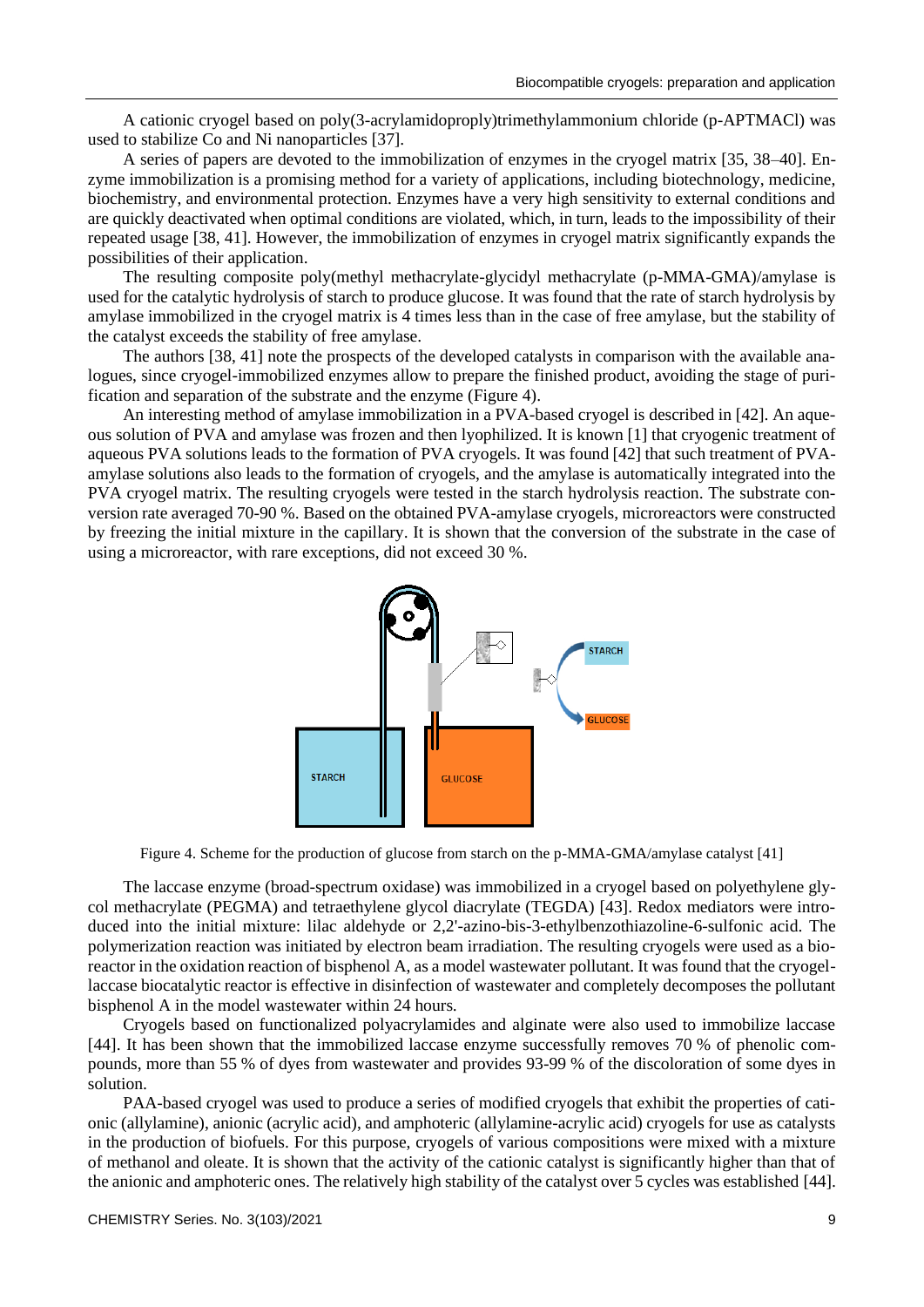Thus, catalysts based on cryogels and nanoparticles, enzymes, and microorganisms immobilized in their matrix can be successfully used as wide-spectrum catalytic systems.

### *Application in medicine*

Biocompatible cryogels and their composites are used in medicine for drug delivery, wound healing, and as materials for bone and cartilage tissue regeneration [45, 46]. The frames made by cryogelization are spongy, highly porous, mechanically stable, elastic, and can be easily cut into any desired shape. Therefore, cryogel materials are of great interest in tissue engineering.

#### *Restoration of bone and cartilage tissue*

Bone and cartilage are relatively rigid structures compared to other types of tissue. Therefore, materials for the restoration of such tissues must have appropriate mechanical characteristics, as well as be suitable for the germination of osteocytes (bone tissue cells) and chondrocytes (cartilage tissue cells). Cryogels are very promising materials for use in cartilage and bone engineering due to their porosity and functionality. The necessary mechanical strength is achieved by introducing inorganic fillers. For example, in [47], the authors used a polyelectrolyte chitosan/chondroitin sulfate complex modified with nanobio-glass based on silicon, calcium, and phosphorus oxides. An increase in the mass content of nano bio-glass in the composite leads to an increase in the mechanical strength of the composite and a decrease in the pore size. *In vivo* studies have shown excellent bioactivity: increased bioapatite formation, suitable pore size, porosity, and suitable mechanical strength in biological conditions.

Also cryogel chitosan/gelatin crosslinked with glutaraldehyde or genipine was used for bone tissue regeneration by the authors of [48]. For the synthesis the cryogels used covalent crosslinking of macromolecules of chitosan with glutaraldehyde and genipin. The formation of a porous structure is provided by the method of lyophilic drying. The use of genipin provides high biocompatibility of cryogels, however, when studying cell infiltration, it was found that cryogels crosslinked with genipin do not reach the desired level of infiltration and do not provide conditions for cell proliferation.

A composite cryogel based on the chitosan/gelatin-hydroxylapatite system crosslinked with glutaraldehyde was also prepared by freezing and thawing [49]. The cryogel was saturated with hydroxyapatite at a temperature of 37 °C, pH 7.4 in a synthetic body fluid medium (Figure 5). With an increase in the gelatin content in the cryogel, it leads to an increase in the content of hydroxyapatite. The cryogels do not have cytotoxicity against fibroblasts, which was proved in the experiment on rats.



Figure 5. Scheme of preparation a composite cryogel chitosan/gelatin-hydroxylapatite [50]

Modification of hydroxylapatite with cerium and zinc was carried out in [50]. Modified cryogel chitosan/gelatin-Ce-Zn-hydroxylapatite has higher protein adsorption rates, lower biodegradation and cell germination compared to cryogel chitosan/gelatin-hydroxylapatite.

#### *Restoration of cartilage tissue*

Physical cryogels have an advantage over synthetic ones in the processes of cartilage tissue repair, since they do not require the use of toxic crosslinking agents and do not harm cells [51]. In addition, the lack of blood vessels in the cartilage tissue is a serious limitation of the creation of cartilage substitutes [46]. Elastic macroporous cryogel framework gelatin/chondroitin-6-sulfate/hyaluronan (GCH) is used for the restoration of cartilage tissue.

By replacing 20 % of gelatin by chitosan a new GCH-chitosan cryogel has been synthesized with larger pores, higher ultimate strain (stress) and elastic modulus, and a lower stress relaxation percentage comparing to GCH cryogel. Chondrocytes proliferate and differentiate in cryogels. Implantation of a cryogenic chondrocyte/GCH-chitosan structure into a full-thickness articular cartilage defect regenerates cartilage with a modulus of elasticity similar to native cartilage [52].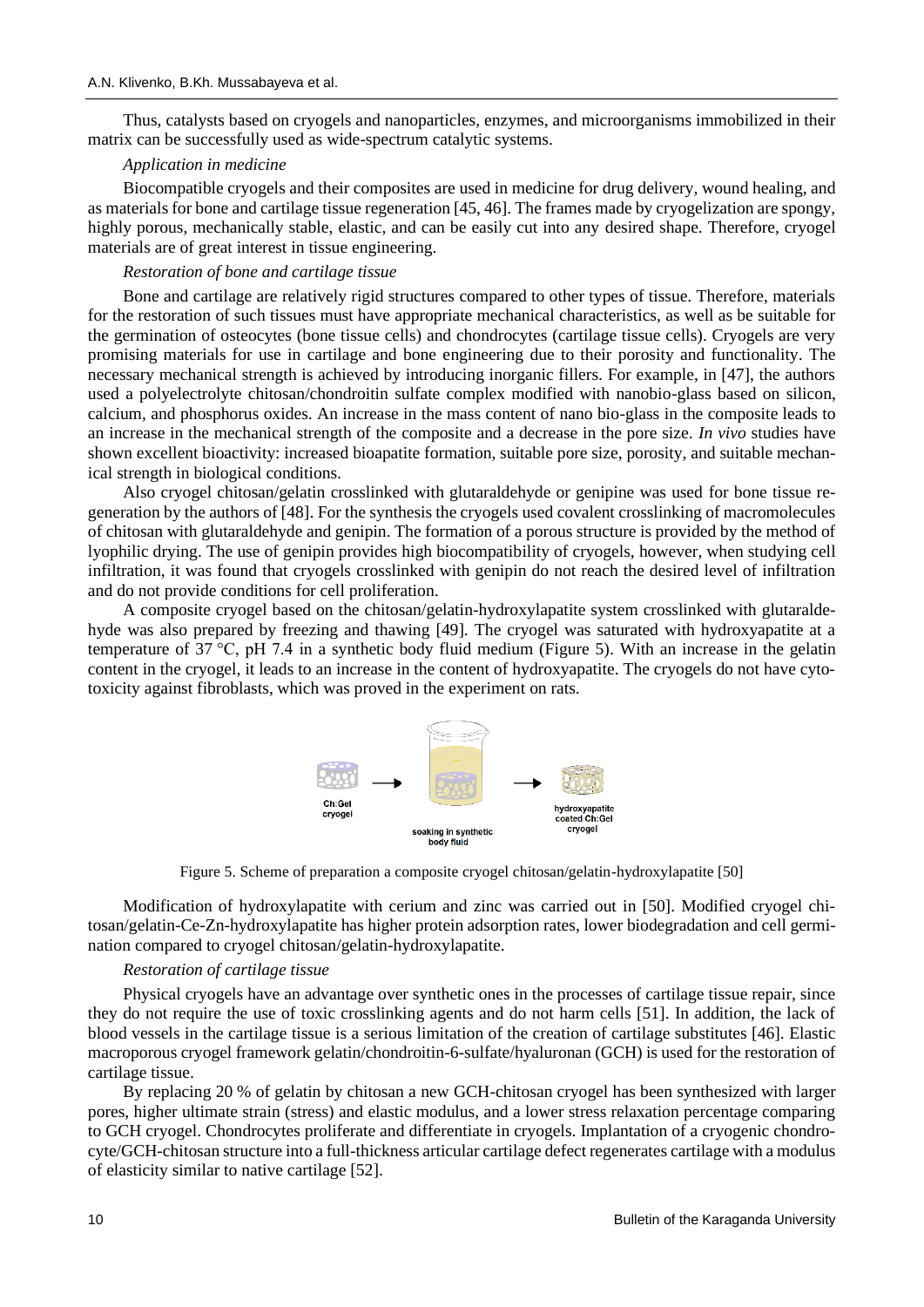Cryogels of the composition gelatin/hyaluronic acid, gelatin/chondroitin sulfate modified with methacrylate were prepared in [53]. It was found that cryogel gelatin/chondroitin sulfate *in vitro* showed significant stimulation of cartilage tissue. In addition, when placed in the subcutaneous tissue of the mouse for 6 weeks, the cryogels showed a uniform distribution of cells with the preservation of the normal phenotype. And when implanted in the osteochondral defect of the New Zealand white rabbit, complete integration with the host tissue and cell germination were observed.

Cryogel based on chitosan and gluconic acid was synthesized by freezing-thawing without the use of crosslinking agents [54]. To prepare materials of cartilage tissue substitutes an average pore diameter of 100 to 300 microns is a prerequisite. The authors established the optimal synthesis temperature and the initial ratio of the components to achieve the desired pore diameter. In experiments on the stability of cryogels in the cellular environment and the proliferation of DNA and glucosaminoglycans, the superiority of a cryogel without a crosslinking agent over a chemically crosslinked cryogel of a similar structure was shown.

The authors of [55] used platelet lysate and oxidized dextran to produce cryogel as a material for cartilage tissue. The complete biodegradability of the synthesized materials under *in vivo* conditions was demonstrated in experiments with rats.

### *Cryogels in drug delivery systems*

Cryogel-based drug and biomolecule delivery systems are the subject of intensive research. Biopolymers are widely used for the construction of such materials by combining them with synthetic polymers [56, 57], forming polymer complexes [58] and individually [59]. It is important to note that for drug delivery systems, an important condition is not only and not so much the porosity of the gel material, but the binding of the drug with the polymer matrix as well. Often, hydrolytically cleavable bonds such as simple and ester bonds are used to conjugate the drug with the matrix. These types of bonds provide a long-term drug release profile and increase the half-life of drugs in the body [60].

Three-dimensional (3D) biocomposites based on chitosan and clinoptilolite were obtained by cryogelation. Biocomposites were studied as carriers of the medicinal substances sodium diclofenac and indomethacin. It has been shown that drug delivery preferably occurs at pH 7.4 (intestinal environment), and at pH 1.2 (stomach environment) there is a decrease in drug release [59].

Chitosan cryogel scaffolds including Hypericum perforatum (HP) vegetable oil have been developed, which exhibit unique antimicrobial and antioxidant properties [61]. The composition showed the greatest antimicrobial activity against *E. coli* and *L. pneumophila*. The resulting cryogel scaffolds are promising materials as wound dressings for exudative and long-term healing wounds.

Collagen cryogels with polysaccharide functional components (dextran and carboxymethylcellulose) showed good bio- and hemocompatibility. These cryogels can be used as potential scaffolds for use in tissue engineering and regenerative medicine [62].

Cryogels based on apple pectin and chitosan are used as anti-adhesive barrier materials [63]. The antiadhesive effect is provided due to the short time of biodegradation of cryogels based on apple pectin, nondegradable cryogels based on hogweed pectin do not have an anti-adhesive effect.

A series of cryogels based on glycol chitosan and ε-polylysine significantly reduce bleeding. The inclusion of ε-polylysine significantly increases the ability to kill a multidrug-resistant bacterial infection (MDR). The effectiveness of wound healing, treated with cryogel, was significantly higher compared to the control. Polysaccharide-peptide cryogels can become competitive multifunctional wound dressings for the control of bleeding and healing of MDR-infected wounds [64].

Examples of medical application and initial polymers for the synthesis of cryogels are shown in Table.

T a b l e

**Composition of cryogels and areas of their application for medical purposes**

| Chemical composition of cryogel                                  | Application area                     | Reference |
|------------------------------------------------------------------|--------------------------------------|-----------|
|                                                                  |                                      |           |
| Chitosan/Chondroitin sulfate                                     | Prosthetics and bone<br>regeneration | 46        |
| Chitosan/Gelatin crosslinked with Glutaraldehyde or Genipine     |                                      | 47        |
| Chitosan/Gelatin-Hydroxylapatite crosslinked with Glutaraldehyde |                                      | 48        |
| Chitosan/Gelatin-Ce-Zn-Hydroxylapatite                           |                                      | 49        |
| Collagen/Hydroxylapatite                                         |                                      | 65,66     |
| Gelatin/Hydroxylapatite                                          |                                      | 67        |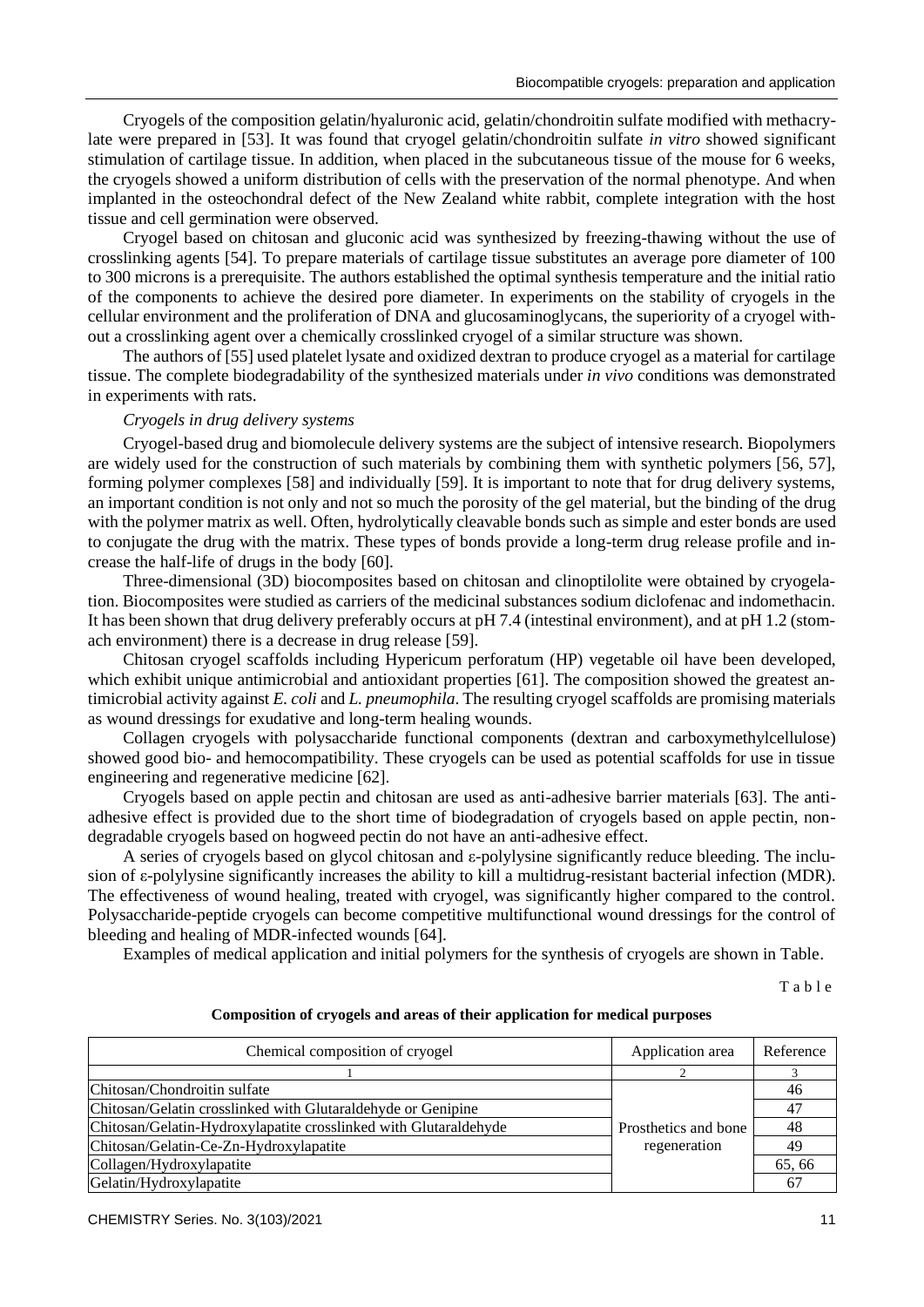#### Continuation of Table

|                                      |                                      | 3      |
|--------------------------------------|--------------------------------------|--------|
| Gelatin/Nanohydroxylapatite          | Prosthetics and bone<br>regeneration | 68     |
| Hyaluronic acid/Gelatin              |                                      | 69     |
| Alginate                             |                                      | 70, 71 |
| Chitosan-Agarose-Gelatin             | Restoration of<br>cartilage tissue   | 72     |
| PVA/Chitosan                         |                                      | 73     |
| Polyhydroxyethylmethacrylate-Gelatin |                                      | 74     |
| Hyaluronic acid/Polyethylenimine     |                                      | 75     |
| Hyaluronic acid                      |                                      | 76     |
| Gelatin /Hyaluronic acid             |                                      | 77     |
| Carrageenan/Alginate                 |                                      | 78     |
| Sodium Alginate/ acetylated Dextran  | Drug delivery                        | 79     |
| Nanocellulose/Gelatin                |                                      | 80     |

#### *Conclusions*

Thus, based on the literature data, it can be concluded that cryogels based on biopolymers, especially polysaccharides, due to their unique properties, namely, macroporosity, elasticity, biodegradability, biocompatibility, and biological activity are promising materials for application in biotechnology, catalysis, and medicine.

In the field of cryogel synthesis, it is necessary to develop technologies that make it possible to prepare a biocompatible material without the use of harmful and toxic substances. In this regard, cryogels based on interpolyelectrolyte complexes of natural polymers seem promising.

According to the authors, the most promising areas of development of cryogel technologies are the development of biocatalytic systems and tissue engineering. The most important task of researchers for a breakthrough in these areas in the near future will be to develop a method for producing biocompatible cryogels of the desired strength. This approach will make it possible to obtain cryogels that are comparable in mechanical strength to bone and cartilage tissues. Despite the complexity of the task, the authors believe that in the foreseeable future the technology of 3D-printing cryogels will be developed in order to produce catalysts, as well as joint prostheses based on biocompatible durable cryogels.

*The review was written with the financial support of the Ministry of education and science of the Republic of Kazakhstan, project AP 08956937.*

#### References

1 Lozinsky V.I. Cryogels on the basis of natural and synthetic polymers: preparation, properties and application / V.I. Lozinsky // Russian Chemical Reviews. — 2002. — Vol. 71(6). — P. 489–511[. https://doi.org/10.1070/RC2002v071n06ABEH000720](https://doi.org/10.1070/RC2002v071n06ABEH000720)

2 Klivenko A.N. Synthesis and phisico-chemical properties of macroporous cryogels / A.N. Klivenko, G.S. Tatykhanova, G.A. Mun, S.E. Kudaibergenov // International Journal of Biology and Chemistry. — 2015. — Vol. 8(1). — P. 52–60. <https://doi.org/10.26577/2218-7979-2015-8-1-52-60>

3 Lozinsky V.I. A Brief History of Polymeric Cryogels / V.I. Lozinsky // Advanced polymer science. — 2014. — Vol. 263. — P. 1–48[. https://doi:10.1007/978-3-319-05846-7\\_1](https://doi:10.1007/978-3-319-05846-7_1)

4 Плаченов Т.Г. Порометрия / Т.Г. Плаченов, С.Д. Колосенцев. — Л.: Химия, 1988. — 176 с.

5 Kudaibergenov S.E. Physico-chemical and rheological properties of gellan in aqueous-salt solutions and oilfield saline water / S.E. Kudaibergenov, G.S. Tatykhanova, V.B. Sigitov, Z.A. Nurakhmetova, E.V. Blagikh, I.S. Gussenov, T.M. Seilkhanov // Macromolecular Symposia. — 2016. — Vol. 363(1). — P. 20–35.<https://doi.org/10.1002/masy.201500139>

6 Ho M.H. Preparation of porous scaffolds by using freeze-extraction and freeze-gelation methods / M.H. Ho, P.Y. Kuo, Hisien. L.T. Hou, J.Y. Lai. D.M. Wang // Biomaterials.  $-2004.$   $-$  Vol. 25(1).  $-$  P. 129–138. H.J. Hsieh, T.Y. Hsien, L.T. Hou, J.Y. Lai, D.M. Wang // Biomaterials. – [https://doi.org/10.1016/S0142-9612\(03\)00483-6](https://doi.org/10.1016/S0142-9612(03)00483-6)

7 Petrenko Y.A. Coupling of gelatin to inner surfaces of pore walls in spongy alginate-based scaffolds facilitates the adhesion, growth and differentiation of human bone marrow mesenchymal stromal cells / Y.A. Petrenko, R.V. Ivanov, A.Y. Petrenko, V.I. Lozinsky // Journal of Materials Science-Materials in Medicine. — 2011. — V. 22 (6). — P. 1529–1540. [https://doi.org/10.1007/s10856-](https://doi.org/10.1007/s10856-011-4323-6) [011-4323-6](https://doi.org/10.1007/s10856-011-4323-6)

8 Nikanorov V.V. Synthesis and characteristics of cryogels of chitosan crosslinked by glutaric aldehyde / V.V. Nikanorov, R.V. Ivanov, N.R. Kil'deeva, L.N. Bulatnikova, V.I. Lozinsky // Polymer Science. Series А. — 2010. — Vol. 52(8). — P. 828–834. DOI[: 10.1134/s0965545x10080092](http://dx.doi.org/10.1134/s0965545x10080092)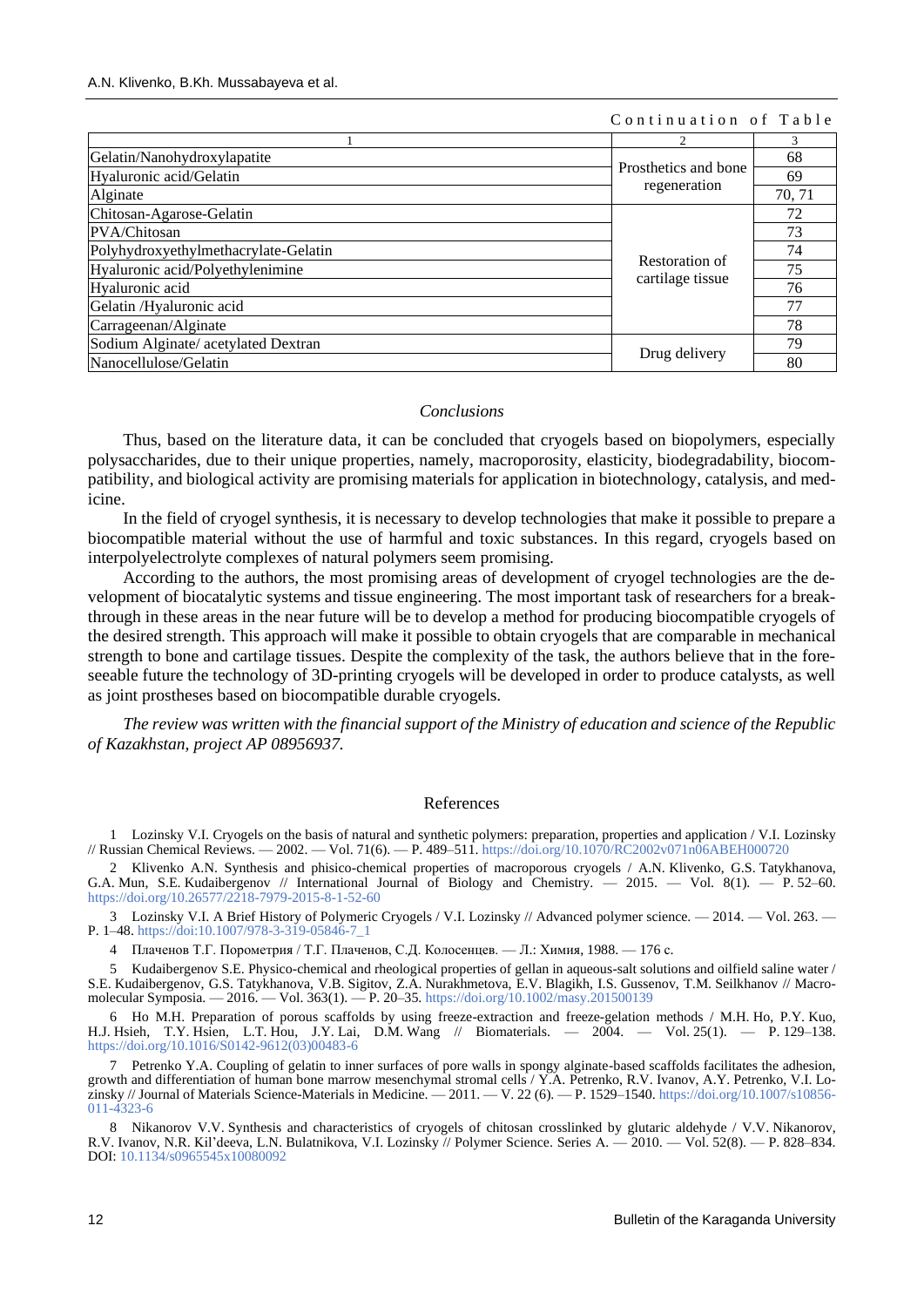9 Патент РФ 0002699562. Способ получения пористых материалов на основе хитозана / Братская С.Ю., Привар Ю.О., Нестеров Д.В., Пестов А.В. — № 219.017.c933; опубл. 08.09.2019.

10 Berillo D. Oxidized dextran as crosslinker for chitosan cryogel scaffolds and formation of polyelectrolyte complexes between chitosan and gelatin / D. Berillo, L. Elowsson, H. Kirsebom // Macromolecular Bioscience. — 2012. — Vol. 12(8). — P. 1090–1099. DOI[: 10.1002/mabi.201200023](https://doi.org/10.1002/mabi.201200023) 

11 Hu X. Design of a novel polysaccharide-based cryogel using triallyl cyanurate as crosslinker for cell adhesion and proliferation / X. Hu, Y. Wang, L. Zhang, M. Xu // International Journal of Biological Macromolules. — 2019. — Vol. 126. — P. 221–228. <https://doi.org/10.1016/j.ijbiomac.2018.12.226>

12 Reichelt S. Biocompatible polysaccharide-based cryogels / S. Reichelt, J. Becher, J. Weisser, A. Prager, U. Decker, S. Möller, A. Berg, M. Schnabelrauch // Materials Science & Engineering: C. — 2014. — Vol. 35. — P. 164–170. <https://doi.org/10.1016/j.msec.2013.10.034>

13 Akilbekova D. Biocompatible scaffolds based on natural polymers for regenerative medicine / D. Akilbekova, M. Shaimerdenova, S. Adilov, D. Berillo  $\hat{N}$  International Journal of Biological Macromolecules. — 2018. — Vol. 114. — P. 324–333. <https://doi.org/10.1016/j.ijbiomac.2018.03.116>

14 Tan H. Collagen cryogel cross-linked by naturally derived dialdehyde carboxymethyl cellulose / H. Tan, B. Wu, C. Li, C. Mu, H. Li, W. Lin // Carbohydrate Polymers. — 2015. — Vol. 129. — P. 17–24[. https://doi.org/10.1016/j.carbpol.2015.04.029](https://doi.org/10.1016/j.carbpol.2015.04.029)

15 Tavsani B. Macroporous methacrylated hyaluronic acid cryogels of high mechanical strength and flow-dependent viscoelasticity / B. Tavsani, O. Okay // Carbohydrate Polymers. — 2020. — Vol. 229:115458.<https://doi.org/10.1016/j.carbpol.2019.115458>

16 Zhang H. Physically crosslinked hydrogels from polysaccharides prepared by freeze–thaw technique / H. Zhang, F. Zhang, J. Wu // Reactive and Functional Polymers. — 2013. — Vol. 73(7). — P. 923–928. [https://doi.org/10.1016/j.reactfunct](https://doi.org/10.1016/j.reactfunctpolym.2012.12.014)[polym.2012.12.014](https://doi.org/10.1016/j.reactfunctpolym.2012.12.014)

17 Brovko O.S. Gels of sodium alginate-chitosan interpolyelectrolyte complexes / O.S. Brovko, I.A. Palamarchuk, N.A. Val'chuk, D.G. Chukhchin, K.G. Bogolitsyn, T.A. Boitsova // Russian Journal of Physical Chemistry A. — 2017. — Vol. 91(8). — P. 1580–1585. <https://doi.org/10.1134/S0036024417160014>

18 Konovalova M.V. Preparation and characterization of cryogels based on pectin and chitosan / M.V. Konovalova, D.V. Kurek, S.G. Litvinets, E.A. Martinson, V.P. Varlamov // Progress on Chemistry and Application of Chitin and its Derivative. *—* 2016. — Vol. 21. — P. 114–121. DOI[: 10.15259/PCACD.21.12](https://www.researchgate.net/deref/http%3A%2F%2Fdx.doi.org%2F10.15259%2FPCACD.21.12)

19 Коновалова М.В. Деградация *in vitro* пектин-хитозановых криогелей / М.В. Коновалова, Д.В. Курек, Е.А. Дурнев, С.Г. Литвинец, В.П. Варламов // Изв. Уфим. науч. центра РАН. — 2016. — № 3–1. — С. 42–45.

20 Stoyneva V. Stimuli sensitive super-macroporous cryogels based on photo-crosslinked 2-hydroxyethylcellulose and chitosan / V. Stoyneva, D. Momekova, B. Kostovs, P. Petrov // Carbohydrate Polymers. — 2014. — Vol. 99. — P. 825–830. <https://doi.org/10.1016/j.carbpol.2013.08.095>

21 Raschip I.E. Development of antioxidant and antimicrobial xanthan-based cryogels with tuned porous morphology and controlled swelling features / I.E. Raschip, N. Fifere, C-D. Varganici, M.V. Dnu // International Journal of Biological Macromolecules. — 2020. — Vol. 156. — P. 608–620[. https://doi.org/10.1016/j.ijbiomac.2020.04.086](https://doi.org/10.1016/j.ijbiomac.2020.04.086)

22 Kutlusoy T. Chitosan-co-Hyaluronic acid porous cryogels and their application in tissue engineering / T. Kutlusoy, B. Oktay, N.K. Apohan, M. Süleymanoğlu, S.E. Kuruca // International Journal of Biological Macromolecules. — 2017. — Vol. 103. — P. 366– 378[. https://doi.org/10.1016/j.ijbiomac.2017.05.067](https://doi.org/10.1016/j.ijbiomac.2017.05.067)

23 Lozinsky V.I. Polymeric cryogels as promising materials of biotechnological interest / V.I. Lozinsky, I.Y. Galaev, F.M. Plieva, I.N. Savinal, H. Jungvid, B. Mattiasson // Trends in biotechnology. — 2003. — Vol. 21(10). — P. 445–451. <https://doi.org/10.1016/j.tibtech.2003.08.002>

24 Alkan H. Antibody purification with protein A attached supermacroporous poly(hydroxyethyl methacrylate) cryogel / H. Alkan, N. Bereli, Z. Baysal, A. Denizli // Biochemical engineering journal. — 2009. — Vol. 45(3). — P. 201–208. <https://doi.org/10.1016/j.bej.2009.03.013>

25 Akduman B. Purification of yeast alcohol dehydrogenase by using immobilized metal affinity cryogels / B. Akduman, M. Uygun, D.A. Uygun, S. Akgol, A. Denizli // Materials Science & Engineering C-Materials for biological applications. — 2013. — Vol. 33(8). — P. 4842–4848[. https://doi.org/10.1016/j.msec.2013.08.007](https://doi.org/10.1016/j.msec.2013.08.007)

26 Mattiasson B. Cryogels for biotechnological applications / B. Mattiasson // Advanced Polymer Science. — 2014. — Vol. 263. — P. 245–281[. https://doi.org/10.1007/978-3-319-05846-7\\_7](https://doi.org/10.1007/978-3-319-05846-7_7)

27 Krajnc N. Monolithic macroporous polymers as chromatographic matrices / N. Krajnc, F. Smrekar, V. Frankovic, A. Trancar, A. Podgornik // Macroporous polymers: production properties and bitechnological/biomedical applications / Mattiasson B. et al. – Boca Raton: CRC Press, 2010. — P. 291–334. DOI[: 10.1201/9781420084627-c12](https://www.researchgate.net/deref/http%3A%2F%2Fdx.doi.org%2F10.1201%2F9781420084627-c12)

28 Dainiak M. Cryogels as matrices for cell separation and cell cultivation / M. Dainiak, A. Kumar, I. Galaev, B. Mattiasson // Macroporous polymers: production properties and bitechnological/biomedical applications / Mattiasson B. et al. — Boca Raton: CRC Press, 2010. — P. 363–404. DOI: [10.1201/9781420084627-c14](https://www.researchgate.net/deref/http%3A%2F%2Fdx.doi.org%2F10.1201%2F9781420084627-c14)

29 Galaev I.Y. Effect of matrix elasticity on affinity binding and release of bioparticles. Elution of bound cells by temperatureinduced shrinkage of the smart macroporous hydrogel / I.Y. Galaev, M.B. Dainiak, F. Plieva, B. Mattiasson // Langmuir. — 2007. — Vol. 23(1). — P. 35–40[. https://doi.org/10.1021/la061462e](https://doi.org/10.1021/la061462e)

30 Dainiak M.B. Detachment of affinity-captured bioparticles by elastic deformation of a macroporous hydrogel / M.B. Dainiak, A. Kumar, I.Y. Galaev, B. Mattiasson // Proceedings of the National academy of sciences of the United States of America. — 2006. — Vol. 103(4). — P. 849-854[. https://doi.org/10.1073/pnas.0508432103](https://doi.org/10.1073/pnas.0508432103)

31 Efremenko E.N. L(+)-lactic acid production using poly(vinyl alcohol)-cryogel-entrapped Rhizopus oryzae fungal cells / E.N. Efremenko, O.V. Spiricheva, D.V. Veremeenko, A.V. Baibak, V.I. Lozinsky // Journal of Chemical technology and Biotechnology. — 2006. — Vol.  $81(4)$ . — P. 519–522. DOI: [10.1002/jctb.1524](https://www.researchgate.net/deref/http%3A%2F%2Fdx.doi.org%2F10.1002%2Fjctb.1524)

32 Efremenko E. New biocatalyst with multiple enzymatic activities for treatment of complex food wastewaters / E. Efremenko, O. Senko, D. Zubaerova, E. Podorozhko, V. Lozinsky // Food technology and biotechnology. — 2008. — Vol. 46(2). — P. 208–212.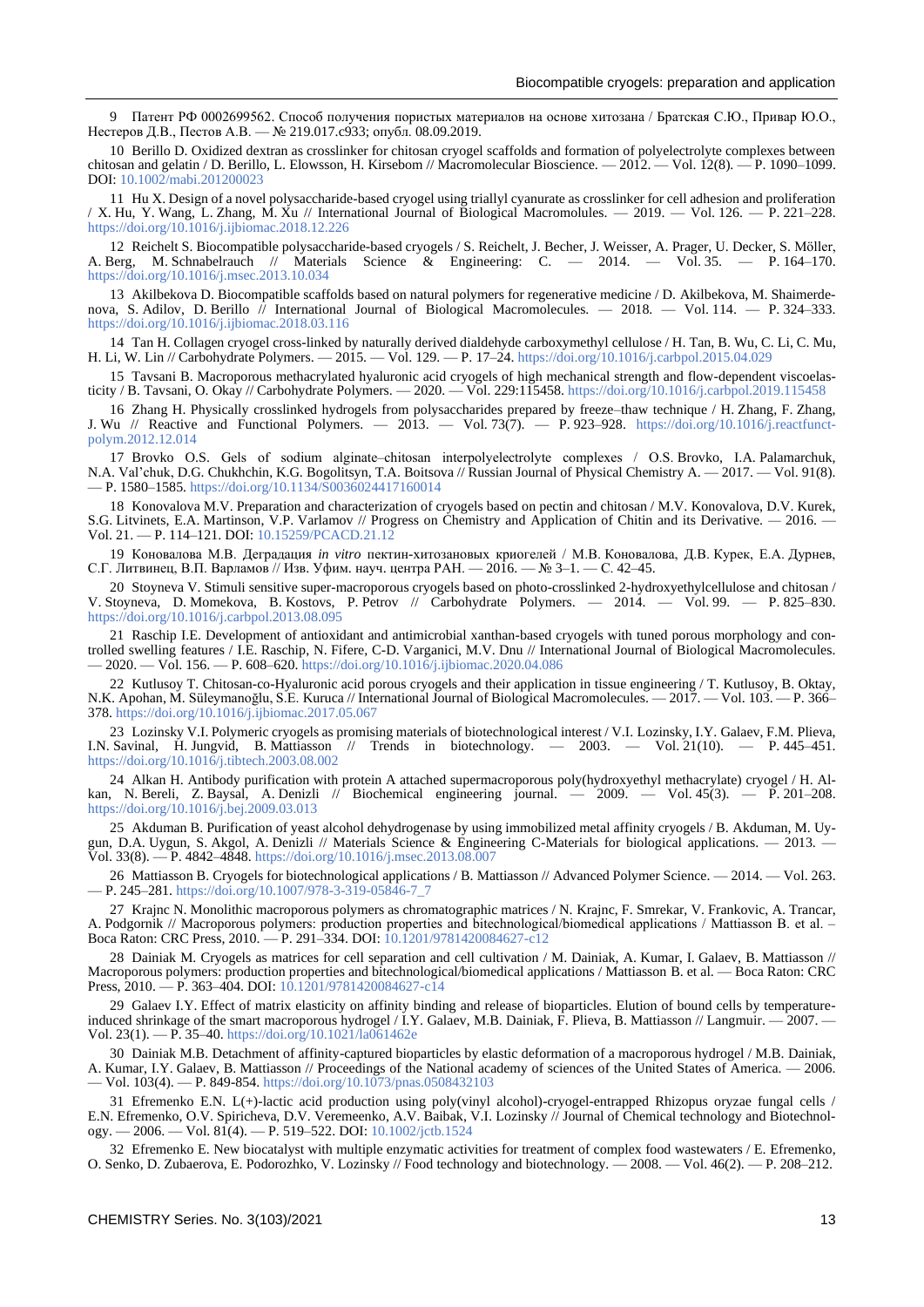33 Klivenko A. Gold nanoparticles stabilized by amphoteric cryogel-perspective flow-through catalytic reactor for oxidation and reduction processes / A. Klivenko, A. Yergaziyeva, S. Kudaibergenov // Nanomaterials: Application & Properties (NAP-2016): Proceedings of International Conference (September 9-14, 2016). — Lviv, Ukraine. — P. 02NSA03-1-02NSA03-5. DOI: [10.1109/NAP.2016.7757304](https://doi.org/10.1109/NAP.2016.7757304)

34 Tatykhanova G.S. Flow-through catalytic reаctor based on macroporous amphoteric cryogels and gold nanoparticles / G.S. Tatykhanova, A.N. Klivenko, G.M. Kudaibergenova, S.E. Kudaibergenov // Macromolecular Symposia. — 2016. — Vol. 363 (1). — P. 49–56.<https://doi.org/10.1002/masy.201500137>

35 Kudaibergenov S.E. Macroporous amphoteric hydrogels (Cryogels): design of flow-through catalytic reactor / Kudaibergenov S.E., Tatykhanova G.S., Klivenko A.N. // EMN meeting on hydrogel materials: Book of abstracts (May 9-13, 2016). — Singapore. — P. 50–51.

36 Sahiner N. Super-fast hydrogen generation via super porous Q-P(VI)-M cryogel catalyst systems from hydrolysis of NaBH<sup>4</sup> / N. Sahiner, F. Seven, H. Al-Lohedan // International Journal of Hydrogen Energy. — 2015. — Vol. 40(13). — P. 4605–4616. <https://doi.org/10.1016/j.ijhydene.2015.02.049>

37 Sahiner N. A facile synthesis route to improve the catalytic activity of inherently cationic and magnetic catalyst systems for hydrogen generation from sodium borohydride hydrolysis / N. Sahiner, F. Seven // Fuel processing technology. — 2015. — Vol. 132. — P. 1–8[. https://doi.org/10.1016/j.fuproc.2014.12.008](https://doi.org/10.1016/j.fuproc.2014.12.008)

38 Uygun D.A. Immobilization of alcohol dehydrogenase onto metal-chelated cryogels / D.A. Uygun, B. Akduman, M. Uygun, S. Akgol, A. Denizli // Journal of Biomaterials Science. Polymer edition. — 2015. — Vol. 26(7). — P. 446–457. DOI: [10.1080/09205063.2015.1023241](https://doi.org/10.1080/09205063.2015.1023241) 

39 Demiryas N. Poly(acrylamide-allyl glycidyl ether) cryogel as a novel stationary phase in dye-affinity chromatography / N. Demiryas, N. Tuzmen, I.Y. Galaev, E. Piskin, A. Denizli // Journal of Applied Polymer Science. — 2007. — Vol. 105(4). — P. 1808–1816.<https://doi.org/10.1002/app.26187>

40 Jahangiri E. Electron Beam-Induced immobilization of laccase on porous supports for waste water treatment applications / E. Jahangiri, S. Reichelt, I. Thomas, K. Hausmann, D. Schlosser, A. Schulze // Molecules. — 2014. — Vol. 19(8). — P. 11860–11882. DOI[: 10.3390/molecules190811860](https://doi.org/10.3390/molecules190811860) 

41 Uygun M. Immobilization of amyloglucosidase onto macroporous cryogels for continuous glucose production from starch / M. Uygun, B. Akduman, B. Ergonul, D.A. Uygun, S. Akgol, A. Denizli // Journal of Biomaterials Science. Polymer edition. — 2015. — Vol. 26(16). — P. 1112–1125.<https://doi.org/10.1080/09205063.2015.1078928>

42 Nakagawa K. Preparation of alpha-amylase-immobilized freeze-dried poly(vinyl alcohol) foam and its application to microfluidic enzymatic reactor  $\overline{\phantom{a}}$  K. Nakagawa, Y. Goto  $\overline{\phantom{a}}$  Chemical Engineering and Processing. — 2015. — Vol. 91. — P. 35–42. <https://doi.org/10.1016/j.cep.2015.03.010>

43 Yavaser R. Laccase immobilized polyacrylamide-alginate cryogel: A candidate for treatment of effluents / R. Yavaser, A.A. Karagozler // Prosess Biochemistry. — 2021. — Vol. 101. — P. 137–146. https://doi.org/10.1016/j.p  $\overline{A}$  - 2021. — Vol. 101. — P. 137–146.<https://doi.org/10.1016/j.procbio.2020.11.021>

44 Yang C. Polyacrylamide based cryogels as catalysts for biodiesel / C. Yang, G.-F. Liu, X.-L. Zhou, Y.-R. Liu, J. Wang, L.-L. Tian, X.-Y. Hu, Y.-Y. Wang // Catalysis letters. — 2015. — Vol. 145(9). — P. 1778-1783. [https://doi.org/10.1007/s10562-015-](https://doi.org/10.1007/s10562-015-1580-x) [1580-x](https://doi.org/10.1007/s10562-015-1580-x)

45 Auriemma G. Technologies and Formulation Design of Polysaccharide-Based Hydrogels for Drug Delivery / G. Auriemma, P. Russo, P. Del Gaudio, C.A. García-González, M. Landín, R.P. Aquino // Molecules. — 2020. — Vol. 25(14). — P. 3156–3191. <https://doi.org/10.3390/molecules25143156>

46 Sultankulov B. Progress in the Development of Chitosan-Based Biomaterials for Tissue Engineering and Regenerative Medicine / B. Sultankulov, D. Berillo, K. Sultankulova, T. Tokay, A. Saparov // Biomolecules. — 2019. — Vol. 9(9). — P. 1–16. doi: [10.3390/biom9090470](https://dx.doi.org/10.3390%2Fbiom9090470)

47 Singh B.N. Design and evaluation of chitosan/chondroitin sulfate/nano-bioglass based composite scaffold for bone tissue engineering / B.N. Singh, V. Veeresh, S.P. Mallick, Y. Jain, S. Sinha, A. Rastogi, P. Srivastava // International Journal of Biological Macromolecules. — 2019. — Vol. 133. — P. 817–830. <https://doi.org/10.1016/j.ijbiomac.2019.04.107>

48 Georgopoulou A. Chitosan/gelatin scaffolds support bone regeneration / A. Georgopoulou, F. Papadogiannis, A. Batsali, J. Marakis, K. Alpantaki, A.G. Eliopoulos, C. Pontikoglou, M. Chatzinikolaidou // Journal of Materials Science-Materials in Medicine.  $-2018.$   $-$  Vol. 29(5).  $-$  P. 1–13. <https://doi.org/10.1007/s10856-018-6064-2>

49 Ofkeli F. Biomimetic mineralization of chitosan/gelatin cryogels and in vivo biocompatibility assessments for bone tissue engineering / F. Ofkeli, D. Demir, N. Bolgen // Journal of Applied Polymer Science. — 2021. — Vol. 138(14). — P. 1–12. <https://doi.org/10.1002/app.50337>

50 Wu S.Q. Cryogel biocomposite containing chitosan-gelatin/cerium-zinc doped hydroxyapatite for bone tissue engineering / S.Q. Wu, S.Z. Ma, C. Zhang, G.Q. Cao, D.J. Wu, C.Z. Gao, S. Lakshmanan // Saudi Journal of Biological Sciences. — 2020. — Vol. 27(10). — P. 2638–2644. <https://doi.org/10.1016/j.sjbs.2020.05.045>

51 Offeddu G.S. Cartilage-like electrostatic stiffening of responsive cryogel scaffolds / G.S. Offeddu, I. Mela, P. Jeggle, R.M. Henderson, S.K. Smoukov, M.L. Oyen // Scientific Reports. — 2017. — Vol. 7. — P. 1–10.<https://doi.org/10.1038/srep42948>

52 Kuo C.-Y. Incorporation of chitosan in biomimetic gelatin/chondroitin-6-sulfate/hyaluronan cryogel for cartilage tissue engineering / C.-Y. Kuo, C.-H. Chen, C.-Y. Hsiao, J.-P. Chen // Carbohydrate Polymers. — 2015. — Vol. 117. — P. 722–730. <https://doi.org/10.1016/j.carbpol.2014.10.056>

53 Han M.E. Gelatin-based extracellular matrix cryogels for cartilage tissue engineering / M.E. Han, B.J. Kang, S.H. Kim, H.D. Kim, N.S. Hwang // Journal of Industrial and Engineering Chemistry. — 2017. — Vol. 45. — P. 421–429. <https://doi.org/10.1016/j.jiec.2016.10.011>

54 Takei T. Toxic Chemical Cross-linker-free Cryosponges Made from Chitosan-Gluconic Acid Conjugate for Chondrocyte Culture / T. Takei, H. Yoshitomi, K. Fukumoto, S. Danjo, T. Yoshinaga, H. Nishimata, M. Yoshida // Journal of Chemical Engineering of Japan. — 2017. — Vol. 50(2). — P. 142–148[. https://doi.org/10.1252/jcej.16we145](https://doi.org/10.1252/jcej.16we145)

55 Seker S. Macroporous elastic cryogels based on platelet lysate and oxidized dextran as tissue engineering scaffold: In vitro and in vivo evaluations / S. Seker, A.E. Elcin, Y.M. Elcin // Materials Science & Engineering C-Materials for Biological Applications. – 2020. — Vol. 110. — P. 1–11[. https://doi.org/10.1016/j.msec.2020.110703](https://doi.org/10.1016/j.msec.2020.110703)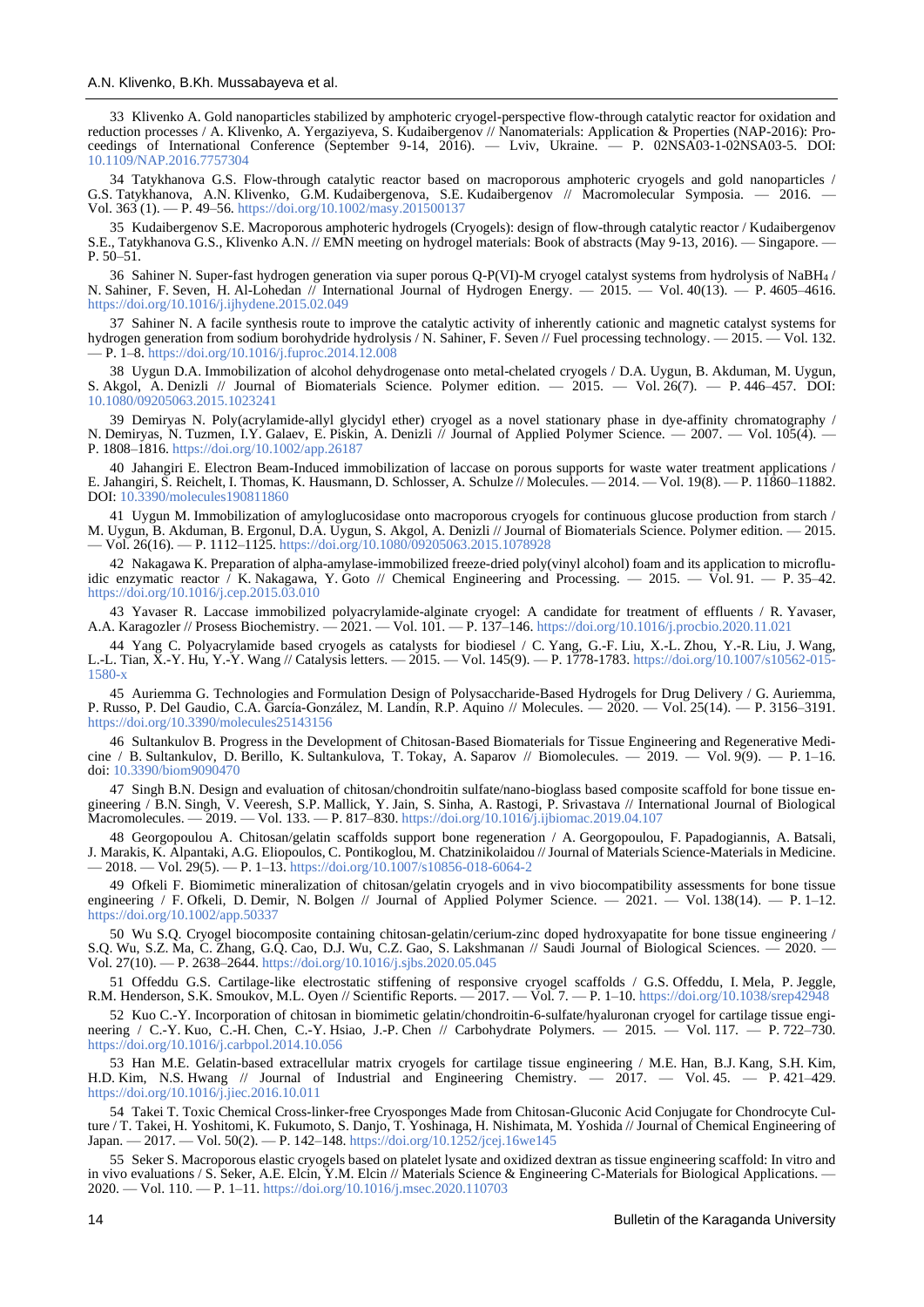56 Pacelli S. Dextran-polyethylene glycol cryogels as spongy scaffolds for drug delivery / S. Pacelli, L. Di Muzio, P. Paolicelli, V. Fortunati, S. Petralito, J. Trilli, M.A. Casadei // International Journal of Biological Macromolecules. — 2021. — Vol. 166. — Р. 1292–1300.<https://doi.org/10.1016/j.ijbiomac.2020.10.273>

57 Georgiev G.L. Super-macroporous composite cryogels based on biodegradable dextran and temperature-responsive poly(Nisopropylacrylamide) / G.L. Georgiev, D. Borisova, P.D. Petrov // Journal of Applied Polymer Science. — 2020. — Vol. 137(42). — P. 1–8.<https://doi.org/10.1002/app.49301>

58 Chaux-Gutierrez A.M. Cryogels from albumin and low methoxyl amidated pectin as a matrix for betalain encapsulation / A.M. Chaux-Gutierrez, E.J. Perez-Monterroza, D.M. Granda-Restrepo, M.A. Mauro // Journal of Food Processing and Preservation. — 2020. — Vol. 44(11). — P. 1–10[. https://doi.org/10.1111/jfpp.14843](https://doi.org/10.1111/jfpp.14843)

59 Dinu M.V. Synthesis, characterization and drug release properties of 3D chitosan/clinoptilolite biocomposite cryogels / M.V. Dinu, A.I. Cocarta, E.S. Dragan // Carbohydrate Polymers. - 2016. - Vol. 153. - P. 203-211. [https://doi.org/10.1016/j.car](https://doi.org/10.1016/j.carbpol.2016.07.111)[bpol.2016.07.111](https://doi.org/10.1016/j.carbpol.2016.07.111)

60 Ari B. Biodegradable super porous inulin cryogels as potential drug carrier / B. Ari, N. Sahiner // Polymers for Advanced Technologies. — 2020. — Vol. 31(11). — P. 2863–2873.<https://doi.org/10.1002/pat.5014>

61 Bölgen N. Development of Hypericum perforatum oil incorporated antimicrobial and antioxidant chitosan cryogel as a wound dressing material / N. Bölgen, D. Demir, S. Yalçin, S. Özdemir // International Journal of Biological Macromolecules. — 2020. — Vol. 161. — P. 1581–1590. <https://doi.org/10.1016/j.ijbiomac.2020.08.056>

62 Odabas S. Functional Polysaccharides Blended Collagen Cryogels / S. Odabas // Hacettepe Journal of Biology and Chemistry. — 2018. — Vol. 46(1). — P. 113–120. DOI:<10.15671/HJBC.2018.219>

63 Konovalova M.V. Preparation and biocompatibility evaluation of pectin and chitosan cryogels for biomedical application / M.V. Konovalova, P.A. Markov, E.A. Durnev, D.V. Kurek, S.V. Popov, V.P. Varlamov // Journal of Biomedical Materials Research. A. — 2017. — Vol. 105(2). — P. 547–556. DOI[: 10.1002/jbm.a.35936](https://doi.org/10.1002/jbm.a.35936) 

64 Hou Y. Polysaccharide‐Peptide Cryogels for Multidrug‐Resistant‐Bacteria Infected Wound Healing and Hemostasis / Y. Hou,<br>
Feng. J. Zhou, X. Feng. Y. Fan // Advanced Helthcare Matarials. — 2020. — Vol. 9(3):1901041. F. Feng, J. Zhou, X. Feng, <https://doi.org/10.1002/adhm.201901041>

65 Salgado C.L. Clarifying the Tooth-Derived Stem Cells Behavior in a 3D Biomimetic Scaffold for Bone Tissue Engineering Applications / C.L. Salgado, C.C. Barrias, F.J.M. Monteiro // Frontiers in Bioengineering and Biotechnology. — 2020. — Vol. 8. P. 1–15[. https://doi.org/10.3389/fbioe.2020.00724](https://doi.org/10.3389/fbioe.2020.00724)

66 Rodrigues S.C. Preparation and characterization of collagen-nanohydroxyapatite biocomposite scaffolds by cryogelation method for bone tissue engineering applications / S.C. Rodrigues, C.L. Salgado, A. Sahu, M.P. Garcia, M.H. Fernandes, F.J. Monteiro // Journal of Biomedical Materials Research. A. — 2013. — Vol. 101(4). — P. 1080–1094[. https://doi.org/10.1002/jbm.a.34394](https://doi.org/10.1002/jbm.a.34394)

67 Gu L.H. Comparative study of gelatin cryogels reinforced with hydroxyapatites with different morphologies and interfacial bonding / L.H. Gu, Y.F. Zhang, L.W. Zhang, Y.Q. Huang, D.W. Zuo, Q. Cai, X.P. Yang // Biomedical Materials. — 2020. -Vol. 15(3). — P. 1–14.<https://doi.org/10.1088/1748-605X/ab7388>

68 Shalumon K.T. Rational design of gelatin/nanohydroxyapatite cryogel scaffolds for bone regeneration by introducing chemical and physical cues to enhance osteogenesis of bone marrow mesenchymal stem cells / K.T. Shalumon, H.T. Liao, C.Y. Kuo, C.B. Wong, C.J. Li, P.A. Mini, J.P. Chen // Materials Science & Engineering C-Materials for Biological Applications. — 2019. — Vol. 104. P. 1-19.<https://doi.org/10.1016/j.msec.2019.109855>

69 Rezaeeyazdi M. Injectable Hyaluronic Acid-co-Gelatin Cryogels for Tissue-Engineering Applications / M. Rezaeeyazdi, T. Colombani, A. Memic, S.A. Bencherif // Materials. — 2018. — Vol. 11(8). — P. 1–18. doi: [10.3390/ma11081374](https://dx.doi.org/10.3390%2Fma11081374)

70 Petrenko Y.A. Comparison of the Methods for Seeding Human Bone Marrow Mesenchymal Stem Cells to Macroporous Alginate Cryogel Carriers / Y.A. Petrenko, R.V. Ivanov, V.I. Lozinsky, A.Y. Petrenko // Bulletin of Experimental Biology and Medicine. — 2011. — Vol. 150(4). — P. 543–546.<https://doi.org/10.1007/s10517-011-1185-3>

71 Petrenko Y.A. Growth and Adipogenic Differentiation of Mesenchymal Stromal Bone Marrow Cells during Culturing in 3D Macroporous Agarose Cryogel Sponges / Y.A. Petrenko, A.Y. Petrenko, L.G. Damshkaln, N.A. Volkova, V.I. Lozinsky // Bulletin of Experimental Biology and Medicine. — 2008. — Vol. 146(1). — P. 129–132[. https://doi.org/10.1007/s10517-008-0236-x](https://doi.org/10.1007/s10517-008-0236-x)

72 Bhat S. Cell proliferation on three-dimensional chitosan-agarose-gelatin cryogel scaffolds for tissue engineering applications / S. Bhat, A. Kumar  $\hat{N}$  Journal of Bioscience and Bioengineering. — 2012. — Vol. 114(6). — P. 663–670. DOI: [10.1016/j.jbi](https://doi.org/10.1016/j.jbiosc.2012.07.005)[osc.2012.07.005](https://doi.org/10.1016/j.jbiosc.2012.07.005) 

73 Mathews D.T. Vascular cell viability on polyvinyl alcohol hydrogels modified with water-soluble and -insoluble chitosan / D.T. Mathews, Y.A. Birney, P.A. Cahill, G.B. McGuinness // Journal of Biomedical Materials Research Part B-Applied Biomaterials. — 2008. — Vol. 84B (2). — P. 531–540. doi: <10.1002/jbm.b.30901>

74 Singh D. Proliferation of Chondrocytes on a 3-D Modelled Macroporous Poly(Hydroxyethyl Methacrylate)-Gelatin Cryogel / D. Singh, A. Tripathi, V. Nayak, A. Kumar // Journal of Biomaterials Science-Polymer Edition. — 2011. — Vol. 22(13). — P. 1733– 1751. DOI[: 10.1163/092050610X522486](https://doi.org/10.1163/092050610x522486) 

75 Demirci S. Superporous hyaluronic acid cryogel composites embedding synthetic polyethyleneimine microgels and Halloysite Nanotubes as natural clay / S. Demirci, S.S. Suner, M. Sahiner, N. Sahiner // European Polymer Journal. — 2017. — Vol. 93. – P. 775–784.<https://doi.org/10.1016/j.eurpolymj.2017.04.022>

76 He T. Hyaluronic acid-based shape memory cryogel scaffolds for focal cartilage defect repair / T. He, B. Li, T. Colombani, K.J. Navare, S.A. Bencherif, A.G. Bajpayee // Osteoarthritis and Cartilage. — 2020. — Vol. 28. — P. 504–504. DOI: [10.1089/ten.TEA.2020.0264](https://doi.org/10.1089/ten.tea.2020.0264) 

77 Chen C.H. Dual Function of Glucosamine in Gelatin/Hyaluronic Acid Cryogel to Modulate Scaffold Mechanical Properties and to Maintain Chondrogenic Phenotype for Cartilage Tissue Engineering / C.H. Chen, C.Y. Kuo, Y.J. Wang, J.P. Chen // International Journal of Molecular Sciences. — 2016. — Vol. 17(11). — P. 1957–1978. DOI[: 10.3390/ijms17111957](https://doi.org/10.3390/ijms17111957) 

78 Ki S.B. Effect of cross-linkers in fabrication of carrageenan-alginate matrices for tissue engineering application / S.B. Ki, D. Singh, S.C. Kim, T.W. Son, S.S. Han // Biotechnology and Applied Biochemistry. — 2013. — Vol. 60(6).  $\hat{P}$ P. 589–595. DOI: [10.1002/bab.1123](https://doi.org/10.1002/bab.1123)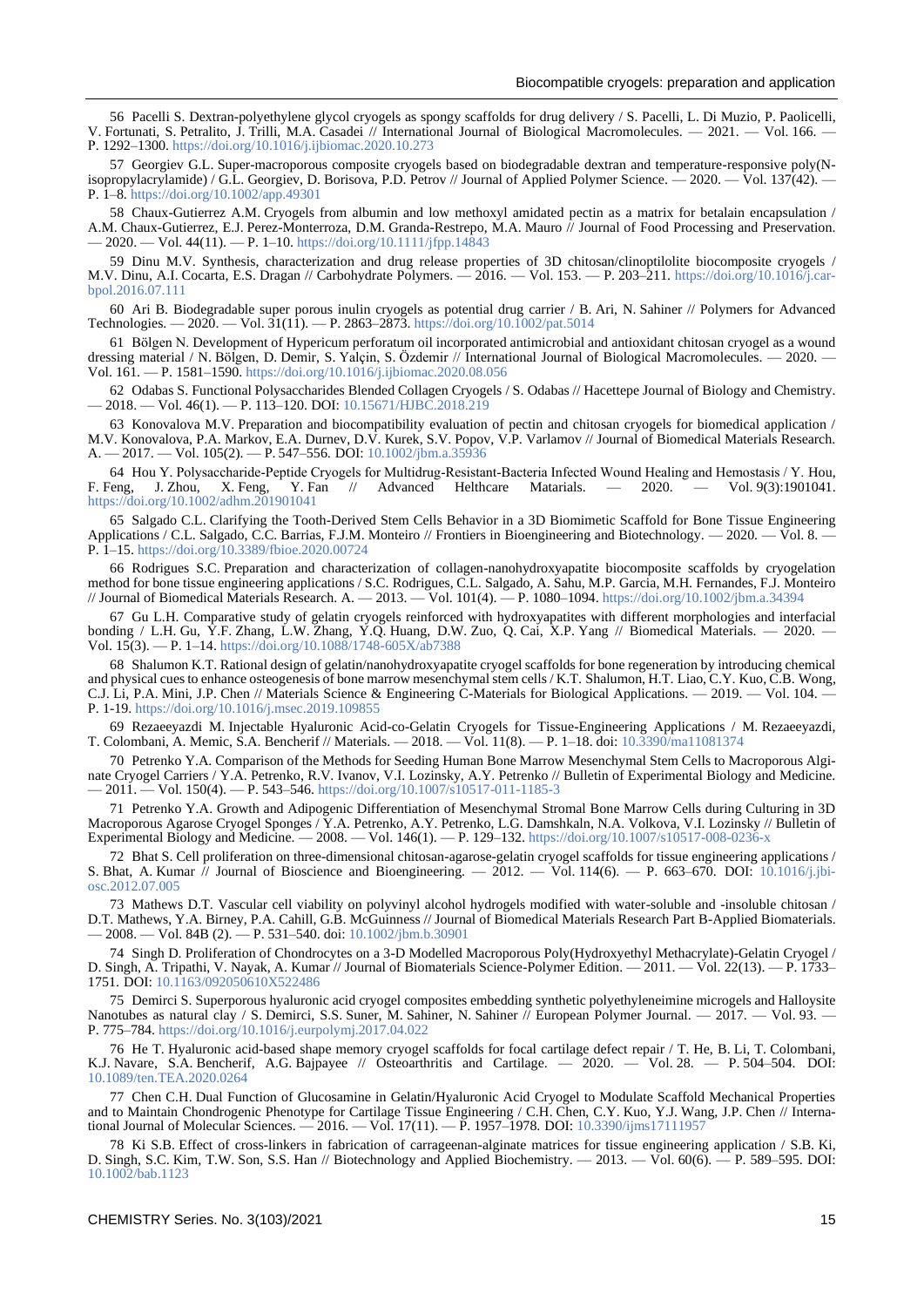79 Bauleth-Ramos T. Acetalated Dextran Nanoparticles Loaded into an Injectable Alginate Cryogel for Combined Chemotherapy and Cancer Vaccination / T. Bauleth-Ramos, T.Y. Shih, M.A. Shahbazi, A.J. Najibi, A.S. Mao, D.F. Liu, P. Granja, H.A. Santos, B. Sarmento, D.J. Mooney // Advanced Functional Materials. — 2019. — Vol. 29(35):1903686. <https://doi.org/10.1002/adfm.201903686>

80 Li J. Nanocellulose/Gelatin Composite Cryogels for Controlled Drug Release / J. Li, Y.J. Wang, L. Zhang, Z.Y. Xu, H.Q. Dai, W.B. Wu // Acs Sustainable Chemistry & Engineering. — 2019. — Vol. 7(6). — P. 6381–6389. & Engineering. — 2019. — Vol. 7(6). — P. 6381–6389. <https://doi.org/10.1021/acssuschemeng.9b00161>

# А.Н. Кливенко, Б.Х. Мұсабаева, Б.С. Гайсина, А.Н. Сабитова **Биоүйлесімді криогельдер: алынуы және қолданылуы**

Полимерлі криогельдер пайдалы функционалды материалдарды алу үшін өте перспективалы заттар болып табылады. Криогельдердің кеуекті құрылымы оларды медицинаның, катализдің және биотехнологияның кейбір салаларында баға жетпес материал етеді. Осы шолуда биополимерлерден және де биополимерлердің интерполиэлектролитті комплекстерінен алынатын криогельдерге және оларға негізделген композиттік криогельдер алу әдістеріне ерекше назар аударылған. Алдымен, криогельдердің ерекше қасиеттері туралы және биополимерлер негізінде криогельді материалдарды өндіру туралы қысқаша теориялық мәліметтер берілген. Шолудың екінші бөлімінде биополимерлер мен олардың комплекстеріне негізделген композиттік криогельдер өндірудегі әлемдегі соңғы жетістіктер жинақталған. Криогельдерді синтездеу ерекшеліктері және де синтезделетін криогельді материалдардың қажетті болатын қасиеттеріне әсер ететін факторлар қарастырылды. Шолудың қорытынды бөлімінде қарастырылатын типтегі полимерлі криогельдерді биотехнологияда, катализде және медицинада қолдану салалары егжей-тегжейлі зерттелген. Биотехнология саласында криогельді материалдар молекулаларды және де биологиялық жасушаларды иммобилизациялау үшін, жасуша өсуінің негізі ретінде, сонымен қоса жасушаларды өзара бөлу үшін хроматографиялық материалдар ретінде пайдаланылады. Катализ саласында полимерлі криогельдер металл нанобөлшектерін иммобилизациялау үшін, сондай-ақ ферменттерді иммобилизациялау үшін матрица ретінде қолданылады. Биологиялық үйлесімді криогельдер мен олардың композиттері медицина саласында сүйек және шеміршек ұлпаларын қалпына келтіру үшін, сондай-ақ дәрі-дәрмектерді адрестік жеткізу үшін кеңінен қолданылады, бұл организмде дәрі-дәрмектерді бөліп шығарудың ұзақ мерзімді профилін қамтамасыз етеді.

*Кілт сөздер:* криогель, биоүйлесімді, биополимер, макрокеуектілік, иммобильдеу, биотехнология, катализ, дәрі-дәрмекті жеткізу, ұлпалық инженерия.

## А.Н. Кливенко, Б.Х. Мусабаева, Б.С. Гайсина, А.Н. Сабитова

#### **Биосовместимые криогели: получение и применение**

Полимерные криогели являются весьма перспективными веществами для получения функциональных материалов. Пористая структура делает криогели незаменимыми материалами в некоторых областях медицины, катализа и биотехнологии. В данном обзоре авторы сосредоточились на методах получения криогелей на основе биополимеров, интерполиэлектролитных комплексов биополимеров и композитных криогелей на их основе. Сначала рассмотрены свойства криогелей и краткие теоретические сведения о способах получения криогелей на основе биополимеров. Во втором разделе обзора обобщены последние достижения в производстве криогелей на основе комплексов биополимеров и композитных криогелей. Рассмотрены особенности синтеза криогелей и факторы, влияющие на требуемые конечные свойства криогелевых материалов. В заключительной части обзора подробно изучены области применения криогелей рассматриваемых типов в биотехнологии, катализе и медицине. В биотехнологии криогелевые материалы используются для иммобилизации молекул и биологических клеток, в качестве основы для роста клеток, а также хроматографических материалов для разделения клеток. В катализе криогелевые материалы применяются как матрицы для иммобилизации наночастиц металлов и ферментов. Биосовместимые криогели и композиты на их основе находят широкое применение в медицине для регенерации костной и хрящевой ткани, а также для адресной доставки лекарственных средств, обеспечивая долгосрочный профиль высвобождения лекарственных средств в организме.

*Ключевые слова:* криогель, биосовместимый, биополимер, макропористость, иммобилизация, биотехнология, катализ, доставка лекарств, тканевая инженерия.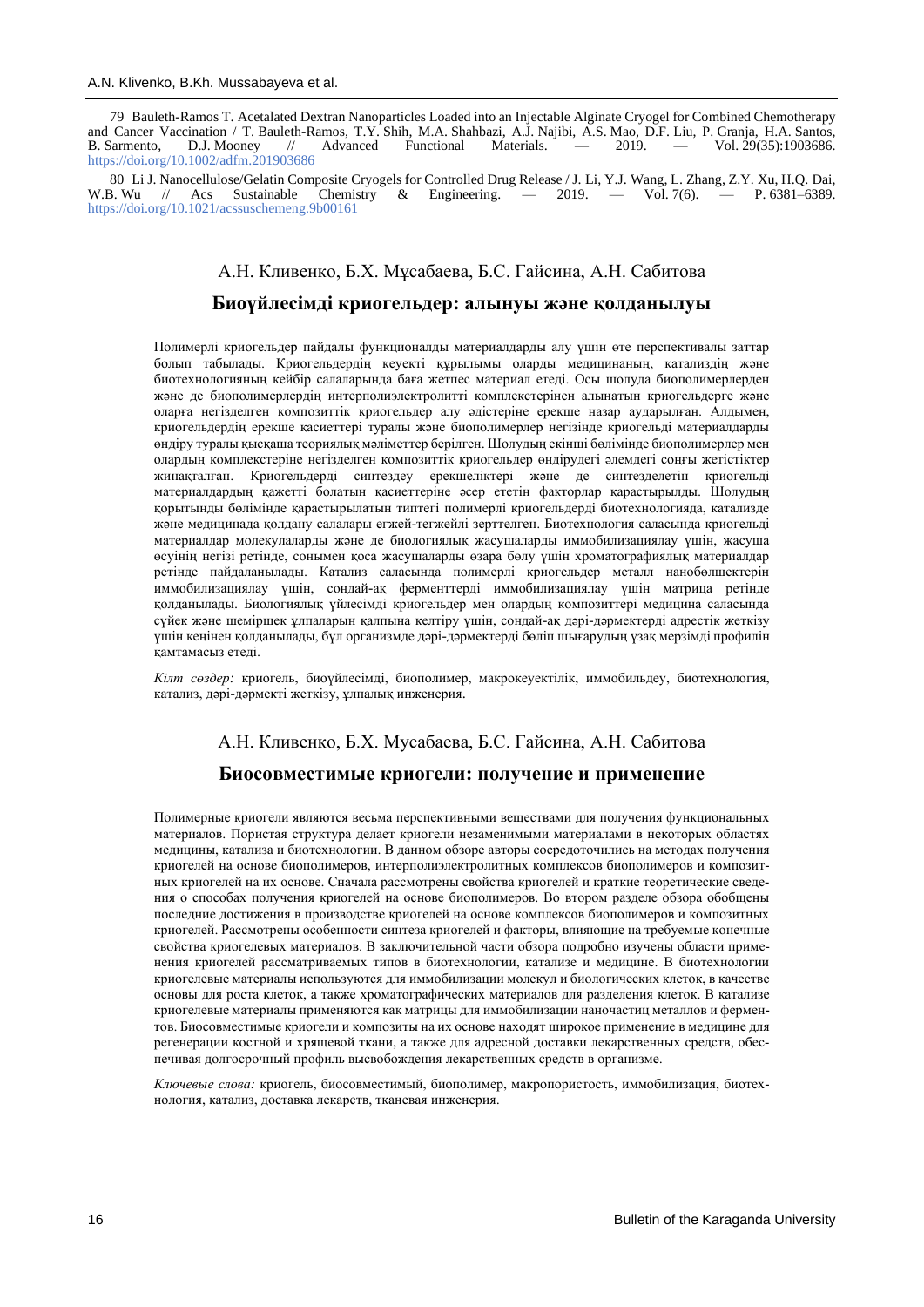#### References

1 Lozinsky, V.I. (2002). Cryogels on the basis of natural and synthetic polymers: preparation, properties and application. *Russian Chemical Reviews, 71,* 489–511.<https://doi.org/10.1070/RC2002v071n06ABEH000720>

2 Klivenko, A.N., Tatykhanova, G.S., Mun, G.A., & Kudaibergenov, S.E. (2015). Synthesis and phisico-chemical properties of macroporous cryogels. *International Journal of Biology and Chemistry, 8,* 52–60. [https://doi.org/10.26577/2218-7979-2015-8-1-52-](https://doi.org/10.26577/2218-7979-2015-8-1-52-60) [60](https://doi.org/10.26577/2218-7979-2015-8-1-52-60) 

3 Lozinsky, V. I. (2014). A Brief History of Polymeric Cryogels. Advanced Polymer Science, 263, 1–48[. https://doi:10.1007/978-](https://doi:10.1007/978-3-319-05846-7_1) [3-319-05846-7\\_1](https://doi:10.1007/978-3-319-05846-7_1)

4 Plachenov, T.G., & Kolosentsev, S.D. (1988) *Porometriia [Porometry].* Leningrad: Khimiia [in Russian].

5 Kudaibergenov, S.E., Tatykhanova, G.S., Sigitov, V.B., Nurakhmetova, Z.A., Blagikh, E.V., Gussenov, I.S., & et al. (2016). Physico-chemical and rheological properties of gellan in aqueous-salt solutions and oilfield saline water. *Macromolecular symposia, 363,* 20-35[. https://doi.org/10.1002/masy.201500139](https://doi.org/10.1002/masy.201500139)

6 Ho, M.H., Kuo, P.Y., Hsieh, H.J., Hsien, T.Y., Hou, L.T., Lai, J.Y., & et al. (2004). Preparation of porous scaffolds by using freeze-extraction and freeze-gelation methods. *Biomaterials, 25,* 129-138[. https://doi.org/10.1016/S0142-9612\(03\)00483-6](https://doi.org/10.1016/S0142-9612(03)00483-6)

7 Petrenko, Y.A., Ivanov, R.V., Petrenko, A.Y., & Lozinsky, V.I. (2011). Coupling of gelatin to inner surfaces of pore walls in spongy alginate-based scaffolds facilitates the adhesion, growth and differentiation of human bone marrow mesenchymal stromal cells. *Journal of Materials Science-Materials in Medicine, 22,* 1529-1540[. https://doi.org/10.1007/s10856-011-4323-6](https://doi.org/10.1007/s10856-011-4323-6)

8 Nikanorov, V.V., Ivanov, R.V., Kil'deeva, N.R., Bulatnikova, L.N., & Lozinsky, V.I. (2010). Synthesis and characteristics of cryogels of chitosan crosslinked by glutaric aldehyde. *Polymer Science. Series А, 52*, 828-834. DOI[: 10.1134/s0965545x10080092](http://dx.doi.org/10.1134/s0965545x10080092)

9 Patent RF 0002699562. Sposob polucheniia poristykh materialov na osnove khitozana [Method for producing porous materials based on chitosan] / Bratskaya S.Yu., Privar Yu.O., Nesterov D.V., Pestov A.V. — № 219.017.c933; publ. 08.09.2019 [in Russian].

10 Berillo, D., Elowsson, L., & Kirsebom, H. (2012). Oxidized dextran as crosslinker for chitosan cryogel scaffolds and formation of polyelectrolyte complexes between chitosan and gelatin. *Macromolecular bioscience, 12,* 1090-1099. DOI: [10.1002/mabi.201200023](https://doi.org/10.1002/mabi.201200023) 

11 Hu, X., Wang, Y., Zhang, L., & Xu, M. (2019). Design of a novel polysaccharide-based cryogel using triallyl cyanurate as crosslinker for cell adhesion and proliferation. *International Journal of Biological Macromolecules, 126,* 221-228. <https://doi.org/10.1016/j.ijbiomac.2018.12.226>

12 Reichelt, S., Becher, J., Weisser, J., Prager, A., Decker, U., Möller, S., & et al. (2014). Biocompatible polysaccharide-based cryogels. *Materials Science & Engineering: C, 35,* 164-170.<https://doi.org/10.1016/j.msec.2013.10.034>

13 Akilbekova, D., Shaimerdenova, M., Adilov, S., & Berillo, D. (2018). Biocompatible scaffolds based on natural polymers for regenerative medicine. *International Journal of Biological Macromolecules, 114,* 324-333. [https://doi.org/10.1016/j.ijbi](https://doi.org/10.1016/j.ijbiomac.2018.03.116)[omac.2018.03.116](https://doi.org/10.1016/j.ijbiomac.2018.03.116)

14 Tan, H., Wu, B., Li, C., Mu, C., Li, H., & Lin, W. (2015). Collagen cryogel cross-linked by naturally derived dialdehyde carboxymethyl cellulose. *Carbohydrate Polymers, 129,* 17-24. <https://doi.org/10.1016/j.carbpol.2015.04.029>

15 Tavsani, B., & Okay, O. (2020). Macroporous methacrylated hyaluronic acid cryogels of high mechanical strength and flowdependent viscoelasticity. *Carbohydrate Polymers, 229*:115458[. https://doi.org/10.1016/j.carbpol.2019.115458](https://doi.org/10.1016/j.carbpol.2019.115458)

16 Zhang, H., Zhang, F., & Wu, J. (2013). Physically crosslinked hydrogels from polysaccharides prepared by freeze–thaw technique. *Reactive and Functional Polymers, 73*, 923–928. <https://doi.org/10.1016/j.reactfunctpolym.2012.12.014>

17 Brovko, O.S., Palamarchuk, I.A., Val'chuk, N.A., Chukhchin D.G., Bogolitsyn K.G., & Boitsova, T.A. (2017). Gels of sodium alginate-chitosan interpolyelectrolyte complexes. Russian Journal of Physical Chemistry A, 91, 1580-1585. <https://doi.org/10.1134/S0036024417160014>

18 Konovalova, M.V., Kurek, D.V., Litvinets, S.G., Martinson, E.A., & Varlamov, V.P. (2016). Preparation and characterization of cryogels based on pectin and chitosan. *Progress on Chemistry and Application of Chitin and its Derivative, 21,* 114-121. DOI: [10.15259/PCACD.21.12](https://www.researchgate.net/deref/http%3A%2F%2Fdx.doi.org%2F10.15259%2FPCACD.21.12)

19 Konovalova, M.V., Kurek, D.V., Durnev, E.A., Litvinec, S.G., & Varlamov, V.P. (2016). Degradatsiia *in vitro* pektinkhitozanovykh kriogelei [*In vitro* degradation of pectin-chitosan cryogels]. *Izvestiia Ufimskogo nauchnogo tsentra RAN — Proceedings of the Ufa Scientific Center of the Russian Academy of Sciences, 3-1,* 42–45 [in Russian].

20 Stoyneva, V., Momekova, D., Kostovs, B., & Petrov, P. (2014). Stimuli sensitive super-macroporous cryogels based on photocrosslinked 2-hydroxyethylcellulose and chitosan. *Carbohydrate Polymers, 99,* 825-830[. https://doi.org/10.1016/j.carbpol.2013.08.095](https://doi.org/10.1016/j.carbpol.2013.08.095)

21 Raschip, I.E., Fifere, N., Varganici, C-D., & Dnu, M.V. (2020). Development of antioxidant and antimicrobial xanthan-based cryogels with tuned porous morphology and controlled swelling features. *International Journal of Biological Macromolecules, 156,* 608-620[. https://doi.org/10.1016/j.ijbiomac.2020.04.086](https://doi.org/10.1016/j.ijbiomac.2020.04.086)

22 Kutlusoy, T., Oktay, B., Apohan, N.K., Süleymanoğlu, M., & Kuruca, S.E. (2017). Chitosan-co-Hyaluronic acid porous cryogels and their application in tissue engineering. *International Journal of Biological Macromolecules, 103,* 366-378. <https://doi.org/10.1016/j.ijbiomac.2017.05.067>

23 Lozinsky, V.I., Galaev, I.Y., Plieva, F.M., Savinal, I.N., Jungvid, H., & Mattiasson, B. (2003). Polymeric cryogels as promising materials of biotechnological interest. *Trends in biotechnology, 21,* 445-451.<https://doi.org/10.1016/j.tibtech.2003.08.002>

24 Alkan, H., Bereli, N., Baysal, Z., & Denizli, A. (2009). Antibody purification with protein A attached supermacroporous poly(hydroxyethyl methacrylate) cryogel. *Biochemical engineering journal, 45,* 201-208. <https://doi.org/10.1016/j.bej.2009.03.013>

25 Akduman, B., Uygun, M., Uygun, D. A., Akgol, S., & Denizli, A. (2013). Purification of yeast alcohol dehydrogenase by using immobilized metal affinity cryogels. *Materials Science & Engineering C-Materials for Biological Applications, 33,* 4842-4848. <https://doi.org/10.1016/j.msec.2013.08.007>

26 Mattiasson, B. (2014). Cryogels for biotechnological applications. *Advanced Polymer Science, 263*, 245-281. [https://doi.org/10.1007/978-3-319-05846-7\\_7](https://doi.org/10.1007/978-3-319-05846-7_7)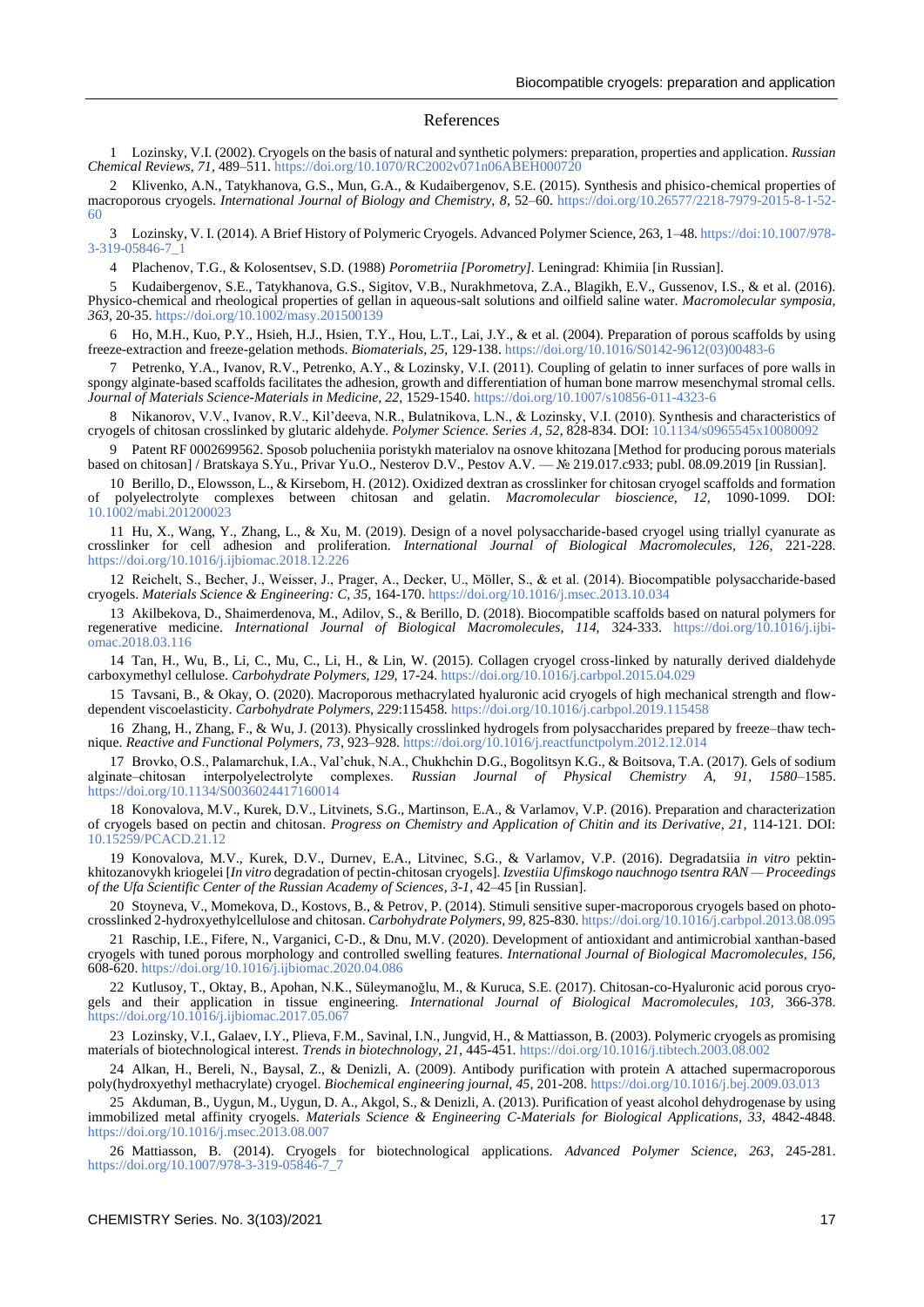27 Krajnc, N., Smrekar, F., Frankovic, V., Trancar, A., & Podgornik, A. (2010). Monolithic macroporous polymers as chromatographic matrices. *Macroporous polymers: production properties and bitechnological/biomedical applications.* Mattiasson B. et al. (Ed.); (P. 291-334). Boca Raton: CRC Press. DOI: [10.1201/9781420084627-c12](https://www.researchgate.net/deref/http%3A%2F%2Fdx.doi.org%2F10.1201%2F9781420084627-c12)

28 Dainiak, M., Kumar, A., Galaev, I., & Mattiasson, B. (2010). Cryogels as matrices for cell separation and cell cultivation. *Macroporous polymers: production properties and bitechnological/biomedical applications.* Mattiasson B. et al. (Ed.); (P. 363-404). Boca Raton: CRC Press. DOI: [10.1201/9781420084627-c14](https://www.researchgate.net/deref/http%3A%2F%2Fdx.doi.org%2F10.1201%2F9781420084627-c14)

29 Galaev, I. Y., Dainiak, M. B., Plieva, F., & Mattiasson, B. (2007). Effect of matrix elasticity on affinity binding and release of bioparticles. Elution of bound cells by temperature-induced shrinkage of the smart macroporous hydrogel. *Langmuir, 23,* 35-40. <https://doi.org/10.1021/la061462e>

30 Dainiak, M. B., Kumar, A., Galaev, I. Y., & Mattiasson, B. (2006). Detachment of affinity-captured bioparticles by elastic deformation of a macroporous hydrogel. *Proceedings of the National academy of sciences of the United States of America, 103*, 849- 854[. https://doi.org/10.1073/pnas.0508432103](https://doi.org/10.1073/pnas.0508432103)

31 Efremenko, E.N., Spiricheva, O.V., Veremeenko, D.V., Baibak, A.V., & Lozinsky, V.I. (2006). L(+)-lactic acid production using poly(vinyl alcohol)-cryogel-entrapped Rhizopus oryzae fungal cells. *Journal of Chemical Technology and Biotechnology, 81,* 519-522. DOI: [10.1002/jctb.1524](https://www.researchgate.net/deref/http%3A%2F%2Fdx.doi.org%2F10.1002%2Fjctb.1524)

32 Efremenko, E., Senko, O., Zubaerova, D., Podorozhko, E., & Lozinsky, V. (2008). New biocatalyst with multiple enzymatic activities for treatment of complex food wastewaters. *Food technology and biotechnology, 46*, 208-212.

33 Klivenko, A., Yergaziyeva, A., & Kudaibergenov, S. Gold nanoparticles stabilized by amphoteric cryogel-perspective flowthrough catalytic reactor for oxidation and reduction processes. Proceedings from International Conference on Nanomaterials: Application & Properties (NAP-2016. September 9-14, 2016). (P. 02NSA03-1-02NSA03-5). Lviv, Ukraine. DOI: [10.1109/NAP.2016.7757304](https://doi.org/10.1109/NAP.2016.7757304)

34 Tatykhanova, G.S., Klivenko, A.N., Kudaibergenova, G.M., & Kudaibergenov, S.E. (2016). Flow-through catalytic reаctor based on macroporous amphoteric cryogels and gold nanoparticles. *Macromolecular Symposia, 363*, 49-56. <https://doi.org/10.1002/masy.201500137>

35 Kudaibergenov, S.E., Tatykhanova, G.S., & Klivenko, A.N. Macroporous amphoteric hydrogels(Cryogels): design of flowthrough catalytic reactor. Proceedings from EMN meeting on hydrogel materials. (May 9-13, 2016). (P. 50-51). Singapore.

36 Sahiner, N., Seven, F., & Al-Lohedan, H. (2015). Super-fast hydrogen generation via super porous Q-P(VI)-M cryogel catalyst ems from hydrolysis of NaBH4. *International Journal of Hydrogen Energy*, 40, 4605-4616. systems from hydrolysis of <https://doi.org/10.1016/j.ijhydene.2015.02.049>

37 Sahiner, N., & Seven, F. (2015). A facile synthesis route to improve the catalytic activity of inherently cationic and magnetic catalyst systems for hydrogen generation from sodium borohydride hydrolysis. *Fuel Processing Technology, 132,* 1-8. <https://doi.org/10.1016/j.fuproc.2014.12.008>

38 Uygun, D. A., Akduman, B., Uygun, M., Akgol S., & Denizli, A. (2015). Immobilization of alcohol dehydrogenase onto metalchelated cryogels. *Journal of Biomaterials Science. Polymer edition, 26,* 446-457. DOI[: 10.1080/09205063.2015.1023241](https://doi.org/10.1080/09205063.2015.1023241) 

39 Demiryas N., Tuzmen N., Galaev I. Y., Piskin E., & Denizli A. (2007). Poly(acrylamide-allyl glycidyl ether) cryogel as a novel<br>
ionary phase in dye-affinity chromatography. *Journal of Applied Polymer Science*, 105, 180 stationary phase in dye-affinity chromatography. *Journal of Applied Polymer Science, 105*, 1808-1816. <https://doi.org/10.1002/app.26187>

40 Jahangiri E., Reichelt S., Thomas I., Hausmann K., Schlosser D., & Schulze A. (2014). Electron Beam-Induced immobilization of laccase on porous supports for waste water treatment applications. *Molecules, 19,* 11860-11882. DOI[: 10.3390/molecules190811860](https://doi.org/10.3390/molecules190811860) 

41 Uygun M., Akduman B., Ergonul B., Uygun D. A., Akgol S., & Denizli A. (2015). Immobilization of amyloglucosidase onto macroporous cryogels for continuous glucose production from starch. *Journal of Biomaterials Science. Polymer edition,* 26, 1112- 1125[. https://doi.org/10.1080/09205063.2015.1078928](https://doi.org/10.1080/09205063.2015.1078928)

42 Nakagawa, K., & Goto, Y. (2015). Preparation of alpha-amylase-immobilized freeze-dried poly(vinyl alcohol) foam and its application to microfluidic enzymatic reactor. *Chemical Engineering and Processing, 91*, 35-42. <https://doi.org/10.1016/j.cep.2015.03.010>

43 Yavaser, R., & Karagozler, A.A. (2021). Laccase immobilized polyacrylamide-alginate cryogel: A candidate for treatment of effluents. *Prosess Biochemistry, 101*, 137-146[. https://doi.org/10.1016/j.procbio.2020.11.021](https://doi.org/10.1016/j.procbio.2020.11.021)

44 Yang, C., Liu, G.-F., Zhou, X.-L., Liu, Y.-R., Wang, J., Tian, L.-L., & et al. Polyacrylamide based cryogels as catalysts for biodiesel. *Catalysis letters, 145,* 1778-1783.<https://doi.org/10.1007/s10562-015-1580-x>

45 Auriemma, G., Russo, P., Del Gaudio, P., García-González, C.A., Landín, M., & Aquino, R.P. (2020). Technologies and For-<br>lation Design of Polysaccharide-Based Hydrogels for Drug Delivery. Molecules, 25, 3156-3191. mulation Design of Polysaccharide-Based Hydrogels for Drug Delivery. *Molecules, 25,* 3156-3191. <https://doi.org/10.3390/molecules25143156>

46 Sultankulov, B., Berillo, D., Sultankulova, K., Tokay, T., & Saparov, A. (2019). Progress in the Development of Chitosan-Based Biomaterials for Tissue Engineering and Regenerative Medicine. *Biomolecules, 9*, 1-16. doi: [10.3390/biom9090470](https://dx.doi.org/10.3390%2Fbiom9090470)

47 Singh, B.N., Veeresh, V., Mallick, S.P., Jain, Y., Sinha, S., Rastogi, A., & et al. (2019). Design and evaluation of chitosan/chondroitin sulfate/nano-bioglass based composite scaffold for bone tissue engineering. *International Journal of Biological Macromolecules, 133,* 817-830.<https://doi.org/10.1016/j.ijbiomac.2019.04.107>

48 Georgopoulou, A., Papadogiannis, F., Batsali, A., Marakis, J., Alpantaki, K., Eliopoulos, A. G., & et al. (2018). Chitosan/gelatin scaffolds support bone regeneration. *Journal of Materials Science-Materials in Medicine, 29*, 1-13. [https://doi.org/10.1007/s10856-](https://doi.org/10.1007/s10856-018-6064-2) [018-6064-2](https://doi.org/10.1007/s10856-018-6064-2)

49 Ofkeli, F., Demir, D., & Bolgen, N. (2021). Biomimetic mineralization of chitosan/gelatin cryogels and in vivo biocompatibility assessments for bone tissue engineering. *Journal of Applied Polymer Science, 138*, 1-12. <https://doi.org/10.1002/app.50337>

50 Wu, S.Q., Ma, S.Z., Zhang, C., Cao, G.Q., Wu, D.J., Gao, C.Z., & et al. (2020). Cryogel biocomposite containing chitosangelatin/cerium-zinc doped hydroxyapatite for bone tissue engineering. *Saudi Journal of Biological Sciences, 27,* 2638-2644. <https://doi.org/10.1016/j.sjbs.2020.05.045>

51 Offeddu, G.S., Mela, I., Jeggle, P., Henderson, R.M., Smoukov, S.K., & Oyen, M.L. (2017). Cartilage-like electrostatic stiffening of responsive cryogel scaffolds. *Scientific Reports, 7*, 1-10. <https://doi.org/10.1038/srep42948>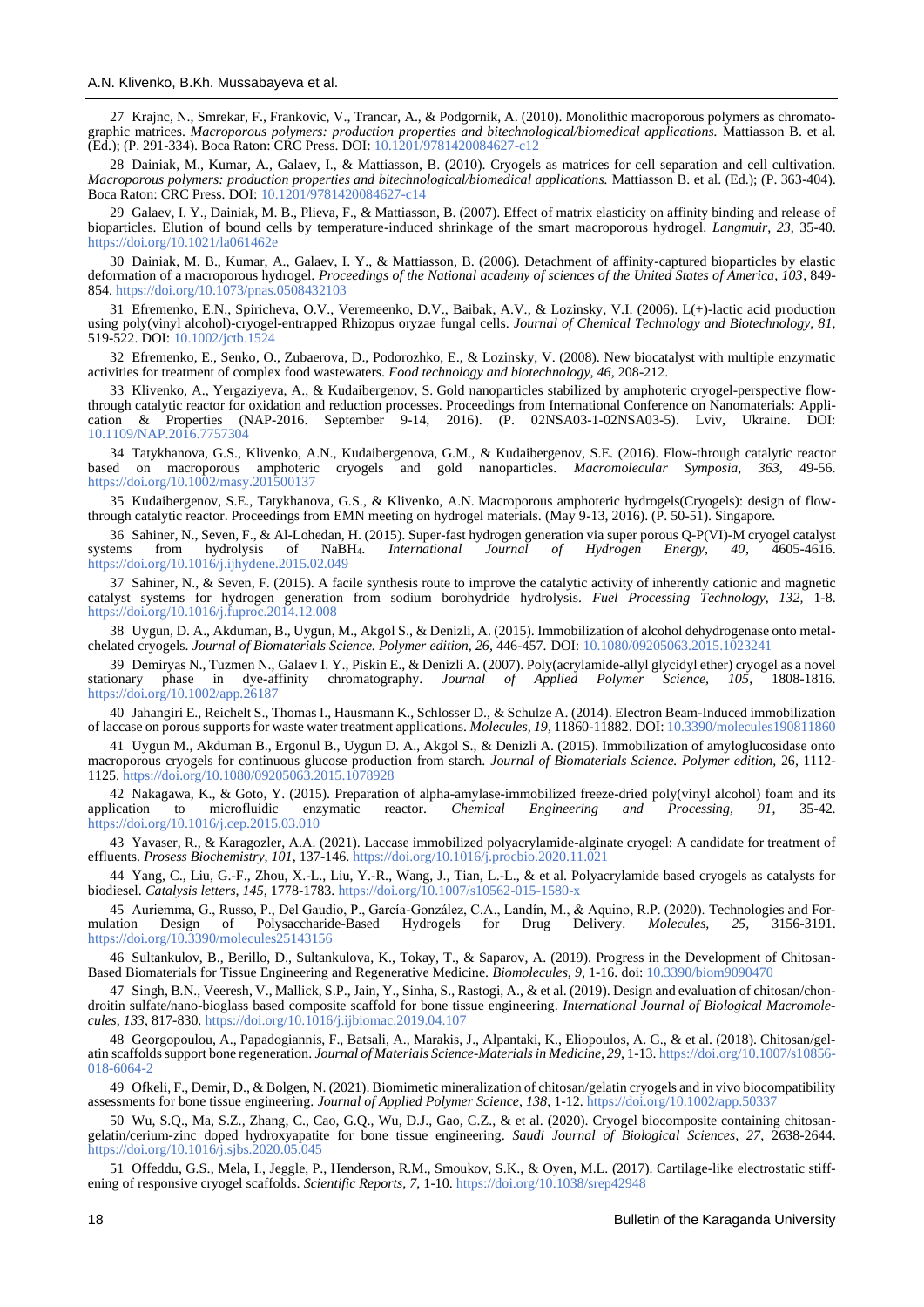52 Kuo, C.-Y., Chen, C.-H., Hsiao, C.-Y., & Chen, J.-P. (2015). Incorporation of chitosan in biomimetic gelatin/chondroitin-6-<br>ate/hyaluronan cryogel for cartilage tissue engineering. Carbohydrate Polymers, 117, 722–730. sulfate/hyaluronan cryogel for cartilage tissue engineering. *Carbohydrate Polymers, 117*, 722–730. <https://doi.org/10.1016/j.carbpol.2014.10.056>

53 Han, M.E., Kang, B.J., Kim, S.H., Kim, H.D., & Hwang, N.S. (2017). Gelatin-based extracellular matrix cryogels for cartilage tissue engineering. *Journal of Industrial and Engineering Chemistry, 45,* 421-429[. https://doi.org/10.1016/j.jiec.2016.10.011](https://doi.org/10.1016/j.jiec.2016.10.011)

54 Takei, T., Yoshitomi, H., Fukumoto, K., Danjo, S., Yoshinaga, T., Nishimata, H., & et al. (2017). Toxic Chemical Cross-linkerfree Cryosponges Made from Chitosan-Gluconic Acid Conjugate for Chondrocyte Culture. *Journal of Chemical Engineering of Japan, 50,* 142-148[. https://doi.org/10.1252/jcej.16we145](https://doi.org/10.1252/jcej.16we145)

55 Seker, S., Elcin, A E., & Elcin, Y.M. (2020). Macroporous elastic cryogels based on platelet lysate and oxidized dextran as tissue engineering scaffold: In vitro and in vivo evaluations. *Materials Science & Engineering C-Materials for Biological Applications, 110,* 1-11[. https://doi.org/10.1016/j.msec.2020.110703](https://doi.org/10.1016/j.msec.2020.110703)

56 Pacelli, S., Di Muzio, L., Paolicelli, P., Fortunati, V., Petralito, S., Trilli, J., & et al. (2021). Dextran-polyethylene glycol cryogels as spongy scaffolds for drug delivery. *International Journal of Biological Macromolecules, 166*, 1292-1300. <https://doi.org/10.1016/j.ijbiomac.2020.10.273>

57 Georgiev, G.L., Borisova, D., & Petrov, P.D. (2020). Super-macroporous composite cryogels based on biodegradable dextran and temperature-responsive poly(N-isopropylacrylamide). *Journal of Applied Polymer Science, 137*, 1-8. <https://doi.org/10.1002/app.49301>

58 Chaux-Gutierrez, A.M., Perez-Monterroza, E.J., Granda-Restrepo, D.M., & Mauro, M.A. (2020). Cryogels from albumin and low methoxyl amidated pectin as a matrix for betalain encapsulation. *Journal of Food Processing and Preservation, 44*, 1-10. <https://doi.org/10.1111/jfpp.14843>

59 Dinu, M.V., Cocarta, A.I., & Dragan, E.S. (2016). Synthesis, characterization and drug release properties of 3D chitosan/clinoptilolite biocomposite cryogels. *Carbohydrate Polymers, 153,* 203–211. <https://doi.org/10.1016/j.carbpol.2016.07.111>

60 Ari, B., & Sahiner, N. (2020). Biodegradable super porous inulin cryogels as potential drug carrier. *Polymers for Advanced Technologies, 31*, 2863-2873[. https://doi.org/10.1002/pat.5014](https://doi.org/10.1002/pat.5014)

61 Bölgen, N., Demir, D., Yalçin, S., & Özdemir, S. (2020). Development of Hypericum perforatum oil incorporated antimicrobial and antioxidant chitosan cryogel as a wound dressing material. *International Journal of Biological Macromolecules, 161,* 1581-1590. <https://doi.org/10.1016/j.ijbiomac.2020.08.056>

62 Odabas, S. (2018). Functional Polysaccharides Blended Collagen Cryogels. *Hacettepe Journal of Biology and Chemistry, 46,* 113-120. DOI:<10.15671/HJBC.2018.219>

63 Konovalova, M.V., Markov, P.A., Durnev, E.A., Kurek, D.V., Popov, S.V. & Varlamov, V.P. (2017). Preparation and biocompatibility evaluation of pectin and chitosan cryogels for biomedical application. *Journal of Biomedical Materials Research. PartA, 105,* 547-556. DOI[: 10.1002/jbm.a.35936](https://doi.org/10.1002/jbm.a.35936) 

64 Hou, Y., Feng, F., Zhou, J., Feng, X., & Fan, Y. (2020). Polysaccharide‐Peptide Cryogels for Multidrug‐Resistant‐Bacteria Infected Wound Healing and Hemostasis. *Advanced Helthcare Matarials, 9*, 1901041. <https://doi.org/10.1002/adhm.201901041>

65 Salgado, C.L., Barrias, C.C., & Monteiro, F.J.M. (2020). Clarifying the Tooth-Derived Stem Cells Behavior in a 3D Biomimetic Scaffold for Bone Tissue Engineering Applications. *Frontiers in Bioengineering and Biotechnology, 8*, 1-15. <https://doi.org/10.3389/fbioe.2020.00724>

66 Rodrigues, S.C., Salgado, C.L., Sahu, A., Garcia, M.P., Fernandes, M.H., & Monteiro, F.J. (2013). Preparation and characterization of collagen-nanohydroxyapatite biocomposite scaffolds by cryogelation method for bone tissue engineering applications. *Journal of Biomedical Materials Research. Part A, 101,* 1080-1094.<https://doi.org/10.1002/jbm.a.34394>

67 Gu, L.H., Zhang, Y.F., Zhang, L.W., Huang, Y.Q., Zuo, D.W., Cai, Q., & et al. (2020). Comparative study of gelatin cryogels reinforced with hydroxyapatites with different morphologies and interfacial bonding. *Biomedical Materials, 15,* 1-14. <https://doi.org/10.1088/1748-605X/ab7388>

68 Shalumon, K.T., Liao, H.T., Kuo, C.Y., Wong, C.B., Li, C.J., Mini, P.A., & et al. (2019). Rational design of gelatin/nanohydroxyapatite cryogel scaffolds for bone regeneration by introducing chemical and physical cues to enhance osteogenesis of bone marrow mesenchymal stem cells. *Materials Science & Engineering C-Materials for Biological Applications, 104*, 1-19. <https://doi.org/10.1016/j.msec.2019.109855>

69 Rezaeeyazdi, M., Colombani, T., Memic, A., & Bencherif, S.A. (2018). Injectable Hyaluronic Acid-co-Gelatin Cryogels for Tissue-Engineering Applications. *Materials, 11,* 1-18. doi: [10.3390/ma11081374](https://dx.doi.org/10.3390%2Fma11081374)

70 Petrenko, Y.A., Ivanov, R.V., Lozinsky, V.I., & Petrenko, A.Y. (2011). Comparison of the Methods for Seeding Human Bone Marrow Mesenchymal Stem Cells to Macroporous Alginate Cryogel Carriers. *Bulletin of Experimental Biology and Medicine, 150,* 543-546[. https://doi.org/10.1007/s10517-011-1185-3](https://doi.org/10.1007/s10517-011-1185-3)

71 Petrenko, Y.A., Petrenko, A.Y., Damshkaln, L.G., Volkova, N.A., & Lozinsky, V.I. (2008). Growth and Adipogenic Differentiation of Mesenchymal Stromal Bone Marrow Cells during Culturing in 3D Macroporous Agarose Cryogel Sponges. *Bulletin of Experimental Biology and Medicine, 146,* 129-132[. https://doi.org/10.1007/s10517-008-0236-x](https://doi.org/10.1007/s10517-008-0236-x)

72 Bhat, S., & Kumar, A. (2012). Cell proliferation on three-dimensional chitosan-agarose-gelatin cryogel scaffolds for tissue engineering applications. *Journal of Bioscience and Bioengineering, 114,* 663-670. DOI[: 10.1016/j.jbiosc.2012.07.005](https://doi.org/10.1016/j.jbiosc.2012.07.005) 

73 Mathews, D.T., Birney, Y.A., Cahill, P.A., & McGuinness, G.B. (2008). Vascular cell viability on polyvinyl alcohol hydrogels modified with water-soluble and -insoluble chitosan. *Journal of Biomedical Materials Research. Part B-Applied Biomaterials, 84B,*  531-540. doi[:10.1002/jbm.b.30901](10.1002/jbm.b.30901)

74 Singh, D., Tripathi, A., Nayak, V., & Kumar, A. (2011). Proliferation of Chondrocytes on a 3-D Modelled Macroporous Poly(Hydroxyethyl Methacrylate)-Gelatin Cryogel. *Journal of Biomaterials Science. Polymer Edition, 22*, 1733-1751. DOI: [10.1163/092050610X522486](https://doi.org/10.1163/092050610x522486) 

75 Demirci, S., Suner, S.S., Sahiner, M., & Sahiner, N. (2017). Superporous hyaluronic acid cryogel composites embedding synthetic polyethyleneimine microgels and Halloysite Nanotubes as natural clay. *European Polymer Journal, 93,* 775-784. <https://doi.org/10.1016/j.eurpolymj.2017.04.022>